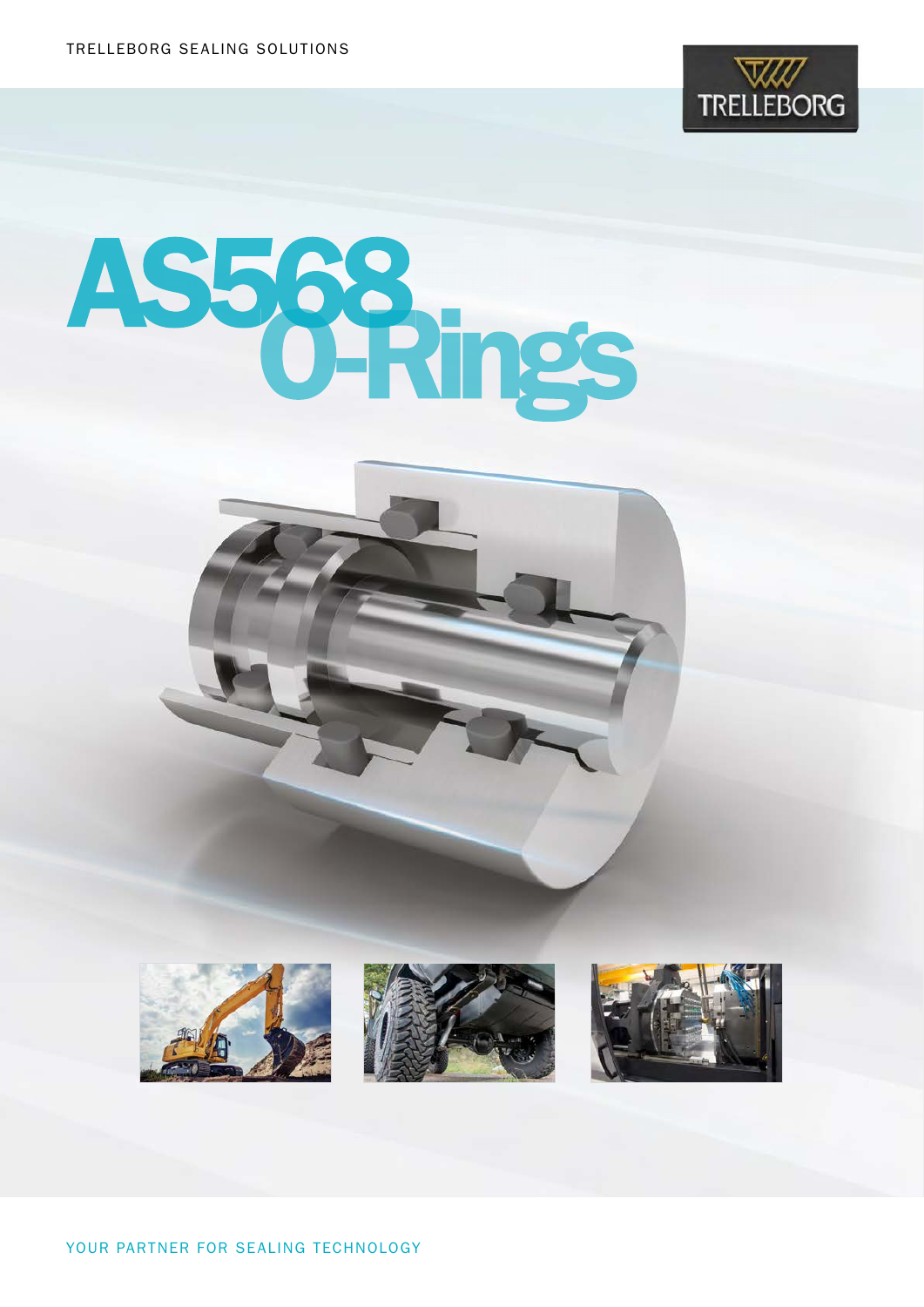

# Your Partner for Sealing Technology

Trelleborg Sealing Solutions is a major international developer, manufacturer and supplier of seals, bearings and molded components in polymers. We are uniquely placed to offer dedicated design and development from our market-leading product and material portfolio: a one-stop-shop providing the best in elastomer, silicone, thermoplastic, PTFE and composite technologies for applications in aerospace, industrial and automotive industries.

With 50 years of experience, Trelleborg Sealing Solutions engineers support customers with design, prototyping, production, test and installation using state-of-the-art design tools. An international network of over 70 facilities worldwide includes over 20 manufacturing sites, strategically-positioned research and development centers, including materials and development laboratories and locations specializing in design and applications.

Developing and formulating materials in-house, we utilize the resource of our material database, including over 2,000 proprietary compounds and a range of unique products. Trelleborg Sealing Solutions fulfills challenging service requirements, supplying standard parts in volume or a single custom-manufactured component, through our integrated logistical support, which effectively delivers over 40,000 sealing products to customers worldwide.

Trelleborg Sealing Solutions facilities are certified according to current market-related quality standards. In addition to the established ISO 9001 standard, our facilities are certified to environmental, health and safety standards, as well as specific customer specifications. These certifications are in many cases prerequisites, allowing us to comply to all market segment requirements.



The information in this catalog is intended for general reference only and not for specific applications. Application limits for pressure, temperature, speed and media are maximum values determined in laboratory conditions. In application, due to operating parameters, maximum values may not be achievable. Customers must satisfy themselves of a product and material's suitability for their individual applications. Any reliance on information is therefore at the user's own risk. In no event will Trelleborg Sealing Solutions be liable for any loss, damage, claim or expense directly or indirectly arising or resulting from the use of any information provided in this catalog. While every effort is made to ensure the accuracy of information contained herewith, Trelleborg Sealing Solutions cannot warrant the accuracy or completeness of information.

Contact your local Customer Solutions Center to obtain the best recommendation for a specific application from Trelleborg Sealing Solutions. This edition supersedes all previous catalogs. This catalog or any part of it may not be reproduced without permission.

® All trademarks are the property of Trelleborg Group. The turquoise color is a registered trademark of Trelleborg Group. © 2021, Trelleborg Group. All rights reserved.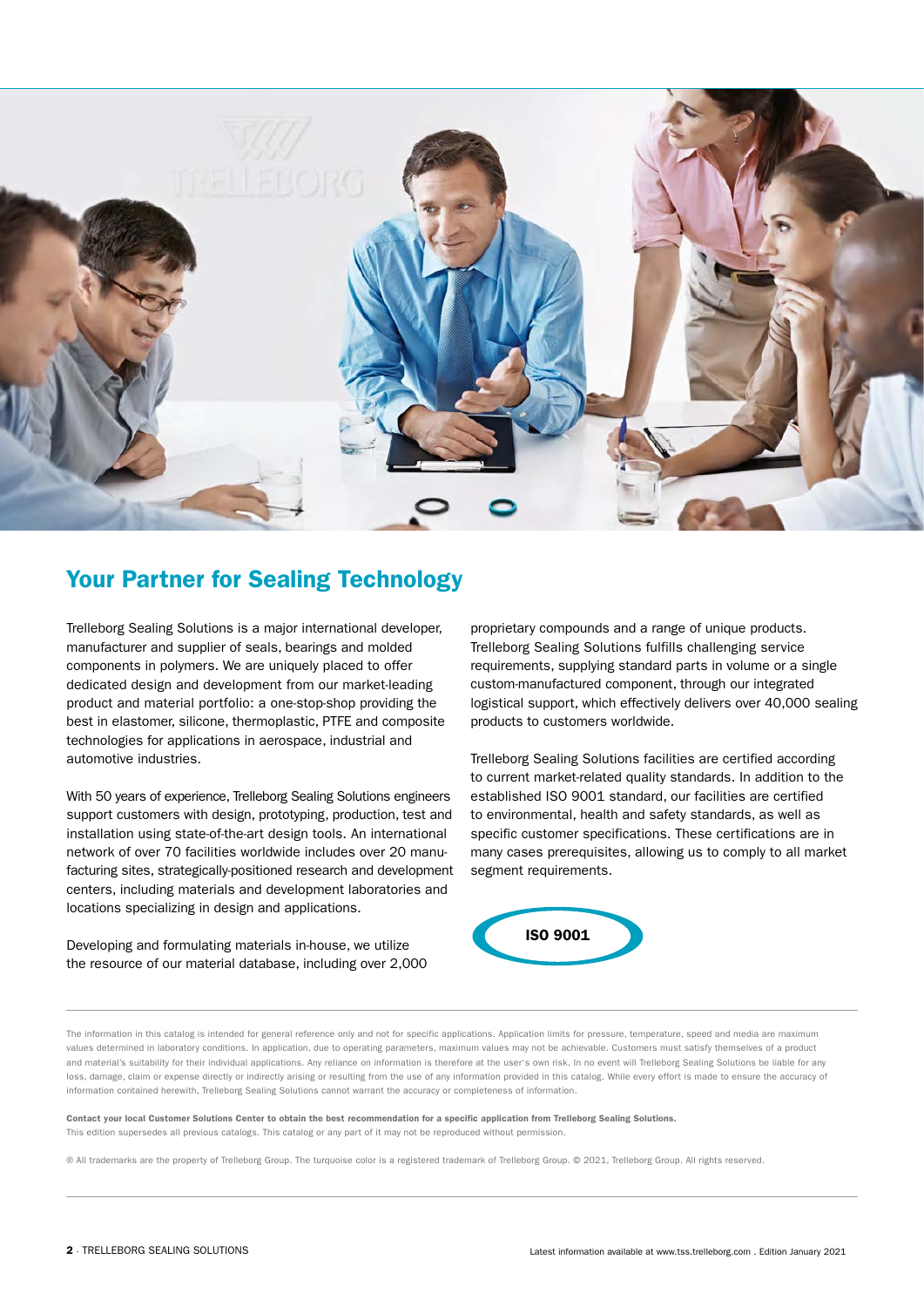

# **Contents**

L

| 5  | <b>General Information</b>                                           |
|----|----------------------------------------------------------------------|
| 5  | <b>Description</b>                                                   |
| 5  | <b>Advantages</b>                                                    |
| 5  | <b>Applications</b>                                                  |
| 6  | <b>Method of Operation</b>                                           |
| 7  | <b>Materials</b>                                                     |
| 7  | <b>Quality Criteria</b>                                              |
| 7  | <b>Ordering Example</b>                                              |
| 8  | <b>Product Range</b>                                                 |
| 8  | <b>O-Ring Dimensions in Accordance with</b><br>AS568 and ISO 3601-1  |
| 17 | <b>O-Ring Dimensions for Straight Thread Tube</b><br><b>Fittings</b> |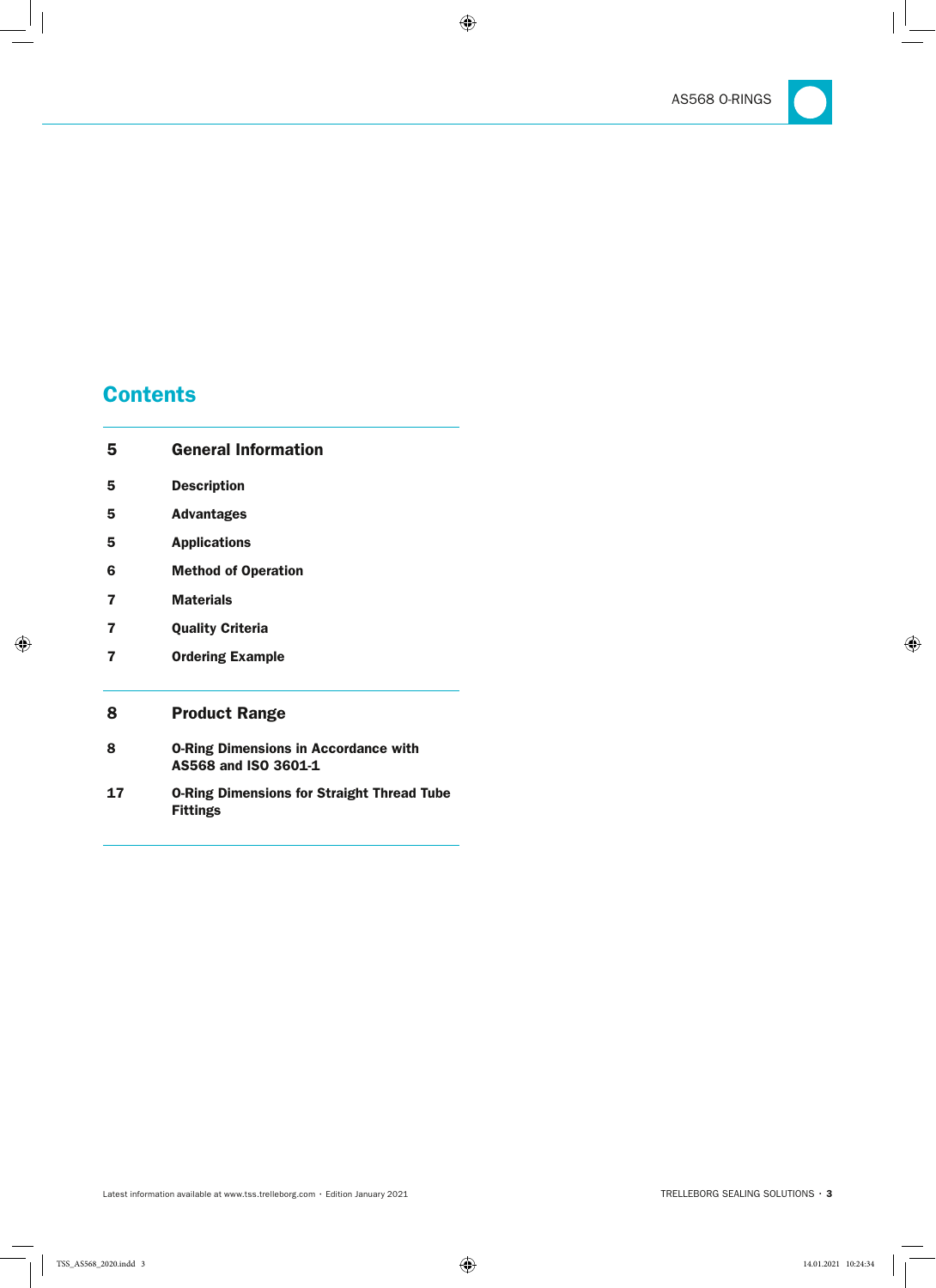# ■ General Information

#### **DESCRIPTION**

O-Rings offer the designer an efficient and economical sealing element for a wide range of static or dynamic applications.

Inexpensive production methods and its ease of use have made the O-Ring the most widely used seal.

A broad range of elastomer materials for both standard and special applications allow the O-Ring to be used to seal practically all liquid and gaseous media.

O-Rings are vulcanized in molds and are characterized by their circular form with annular cross section. The dimensions of the O-Ring are defined by the inside diameter  $d_1$  and the cross section  $d_2$  (Figure 1).

AS568 O-Ring sizes are available with cross sections of approximately 0.040 inch / 1.02 mm to 0.275 inch / 6.99 mm and inside diameters up to 26.000 inch / 660.40 mm and more.



Figure 1: O-Ring dimensioning

#### ADvAnTAGES

Compared with other sealing elements, the O-Ring has a wide range of advantages:

- Simple, one-piece groove design reduces hardware and design costs
- Compact design allows smaller hardware
- Easy, failsafe installation reduces risk
- Applicable to a wide range of sealing applications: static, dynamic, single- or double-acting

#### **APPLICATIONS**

O-Rings are used as sealing elements or energizing elements for hydraulic slipper seals and wipers and thus cover a large number of fields of application. There are no areas of industry where the O-Ring is not used. From an individual seal for repairs or maintenance, to a quality assured application in aerospace, automotive or general engineering.

The O-Ring is used predominantly for static sealing applications:

- As a radial static seal, e.g. for bushings, covers, pipes, cylinders
- As an axial static seal, e.g. for flanges, plates, caps.

O-Rings in dynamic applications are recommended only for moderate service conditions. They are limited by the speed and the pressure against which they are to seal:

- For low duty sealing of reciprocating pistons, rods, plungers, etc.
- For sealing of slowly pivoting, rotating or spiral movements on shafts, spindles, rotary transmissions leadthroughs, etc.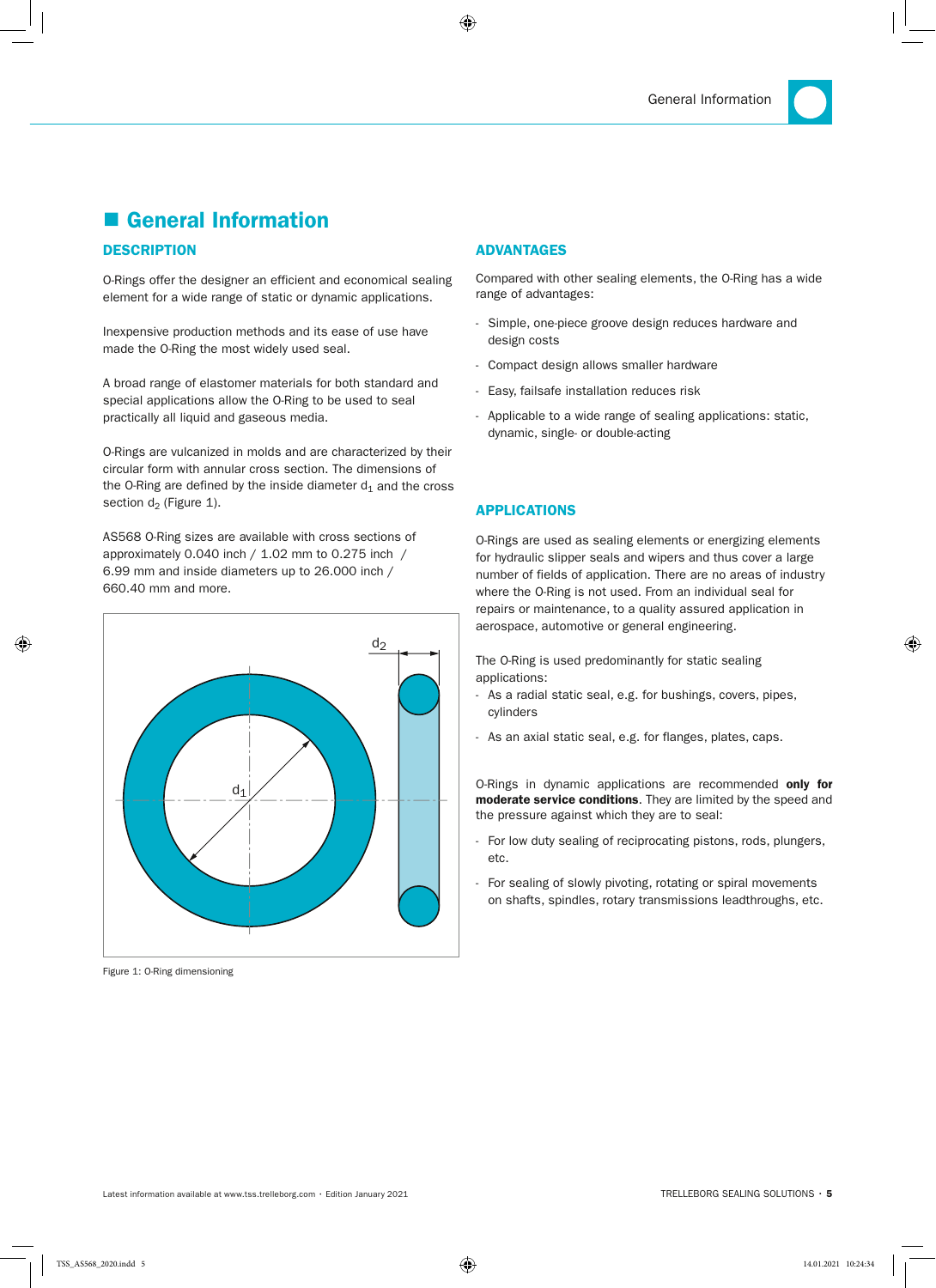#### METhOD OF OPERATIOn

O-Rings are double-acting sealing elements. The inital squeeze, which acts in a radial or axial direction depending on the installation, gives the O-Ring its initial sealing capability. This force is superimposed with the system pressure to create the total sealing force, which increases as the system pressure increases (Figure 2).

Under pressure, the O-Ring behaves in a similar way to a fluid with high surface tension. The pressure is transmitted uniformly in all directions.



Figure 2: O-Ring sealing forces without and with system pressure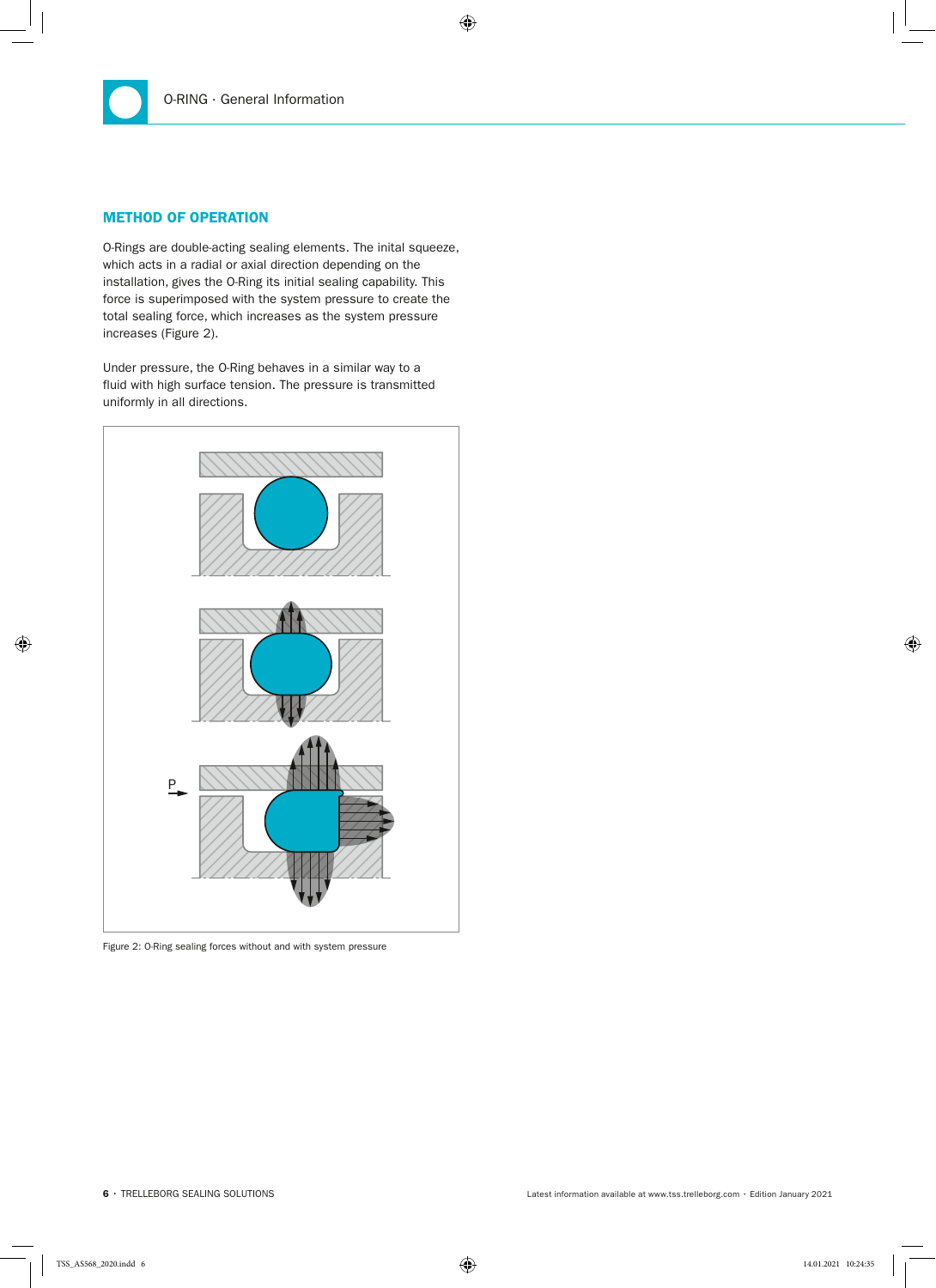#### **MATERIALS**

#### Table 1: General field of application

|                                                                                                                                                                                      |                                                                                          | <b>Operating Temperature</b>                           |                                                         |                 |                 |  |  |  |
|--------------------------------------------------------------------------------------------------------------------------------------------------------------------------------------|------------------------------------------------------------------------------------------|--------------------------------------------------------|---------------------------------------------------------|-----------------|-----------------|--|--|--|
| <b>Material and Properties</b>                                                                                                                                                       | <b>Applications</b>                                                                      |                                                        | <b>Normal</b>                                           |                 |                 |  |  |  |
|                                                                                                                                                                                      |                                                                                          | $\mathsf{P}$                                           | °C                                                      | °F              | °C              |  |  |  |
| <b>FKM (Fluorocarbon Rubber)</b><br>- Non-flammability, low gas permeability<br>- Excellent resistance to ozone, weathering<br>and aging                                             | FKM is also often used<br>with mineral based oils<br>and greases at high<br>temperatures | -4 to +392<br>(special types<br>$-40$ to $+392$ )      | $-20$ to $+200$<br>(special types)<br>$-40$ to $+200$ ) | up to<br>+446   | up to<br>$+230$ |  |  |  |
| <b>NBR (Nitrile Butadiene Rubber)</b><br>- The properties of nitrile rubber depend mainly<br>on the ACN content, which ranges between<br>18% and 50%<br>- Good mechanical properties | NBR is mostly used<br>with mineral based oils<br>and greases                             | $-22$ to $+212$<br>(special types<br>$-76$ to $+194$ ) | $-30$ to $+100$<br>(special types)<br>$-60$ to $+90$ )  | up to<br>$+248$ | up to<br>$+120$ |  |  |  |

#### QuAlITy CRITERIA

O-Rings ordered using the material codes specified in Table 2 meet dimensional tolerances according to AS568 / ISO 3601-1 Class A.

#### Features (Quality Index (Standard)):

- 1. Individual material data sheets upon request
- 2. ID & CS tolerances: AS568 / ISO 3601-1 Class A
- 3. Surface quality: ISO 3601-1 Grade N. ISO 2859-1. AQL 1.0. general inspection level II. normal

## Table 2: Materials for AS568 / ISO 3601-1 Class A O-Rings

| <b>Material Code</b>          | <b>Type</b> | <b>Hardness</b><br><b>Shore A</b> | Color        |
|-------------------------------|-------------|-----------------------------------|--------------|
| N7AS                          | <b>NBR</b>  | 70                                | <b>Black</b> |
| N <sub>9</sub> A <sub>S</sub> | <b>NBR</b>  | 90                                | <b>Black</b> |
| <b>VCAS</b>                   | <b>FKM</b>  | 75                                | <b>Brown</b> |
| V9AS                          | <b>FKM</b>  | 90                                | <b>Black</b> |

#### ORDERInG ExAMPlE

| Type:              | 0-Ring, AS568 and ISO 3601-1<br>reference no. 149                                              |  |  |  |  |  |  |
|--------------------|------------------------------------------------------------------------------------------------|--|--|--|--|--|--|
| <b>Dimensions:</b> | Inside diameter $d_1 = 2.800$ inch (71.12 mm)<br>$d_2$ = 0.103 inch (2.62 mm)<br>Cross section |  |  |  |  |  |  |
| Material:          | <b>NBR 70</b><br>(Nitrile-Butadiene Rubber 70 Shore A)                                         |  |  |  |  |  |  |

| <b>TSS Article No.</b>        | OR | AR 00149 | $\sim$ | N7AS |
|-------------------------------|----|----------|--------|------|
| <b>TSS Article - Group</b>    |    |          |        |      |
| Standard AS568/ISO 3601-1 $-$ |    |          |        |      |
| Size Code (Dash-No.) —        |    |          |        |      |
| Quality Index (Standard) -    |    |          |        |      |
| Material Code (Standard) -    |    |          |        |      |
|                               |    |          |        |      |

Other material codes for specific AS568 sizes available upon request. Contact your local Customer Solutions Center to obtain the best recommendation from Trelleborg Sealing Solutions.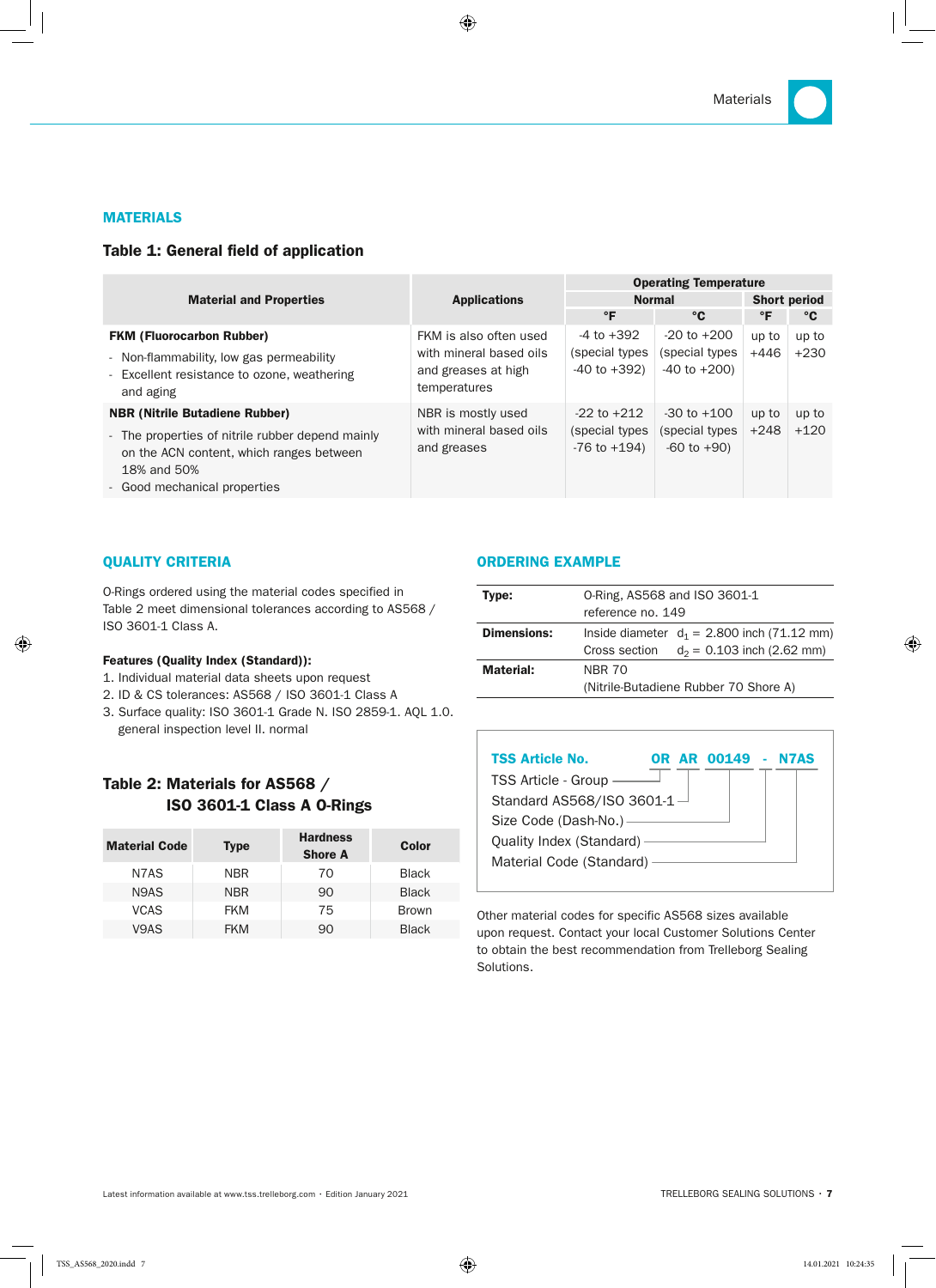# **Product Range**

## O-RInG DIMEnSIOnS In ACCORDAnCE wITh AS568 AnD ISO 3601-1

The following tables show the preferred O-Ring dimensions in accordance with the American standard AS568 and the international standard ISO 3601-1, including appropriate reference numbers.

AS568 O-Rings are identical with the ISO 3601-1 Class A standard and available in the materials specified in Table 2.



| <b>TSS Part No.</b> | Dash No.<br><b>AS568</b><br>ISO 3601-1 |       | Inside-Ø            | <b>Cross-Section-Ø</b> |                      | Inside-Ø     |                     | Cross-Section-Ø |                      |
|---------------------|----------------------------------------|-------|---------------------|------------------------|----------------------|--------------|---------------------|-----------------|----------------------|
|                     |                                        | $d_1$ | Toler-<br>ance<br>Ŧ | d <sub>2</sub>         | Toler-<br>ance<br>±. | $d_1$        | Toler-<br>ance<br>Ŧ | d <sub>2</sub>  | Toler-<br>ance<br>±. |
|                     |                                        |       |                     | inch                   |                      |              |                     | mm              |                      |
| <b>ORAR00001</b>    | 001                                    | 0.029 |                     | 0.040                  |                      | 0.74         |                     | 1.02            |                      |
| <b>ORAR00002</b>    | 002                                    | 0.042 | 0.004               | 0.050                  |                      | 1.07         | 0.10                | 1.27            |                      |
| <b>ORAR00003</b>    | 003                                    | 0.056 |                     | 0.060                  |                      | 1.42         |                     | 1.52            |                      |
| <b>ORAR00004</b>    | 004                                    | 0.070 |                     | 0.070                  |                      | 1.78         |                     | 1.78            |                      |
| <b>ORAR00005</b>    | 005                                    | 0.101 |                     | 0.070                  |                      | 2.57         |                     | 1.78            |                      |
| <b>ORAR00006</b>    | 006                                    | 0.114 | 0.005               | 0.070                  |                      | 2.90         |                     | 1.78            |                      |
| <b>ORAR00007</b>    | 007                                    | 0.145 |                     | 0.070                  |                      | 3.68         |                     | 1.78            |                      |
| <b>ORAR00008</b>    | 008                                    | 0.176 |                     | 0.070                  |                      | 4.47         |                     | 1.78            |                      |
| <b>ORAR00009</b>    | 009                                    | 0.208 |                     | 0.070                  |                      | 5.28<br>6.07 | 0.13                | 1.78            |                      |
| <b>ORAR00010</b>    | 010                                    | 0.239 |                     | 0.070                  |                      |              |                     | 1.78            |                      |
| <b>ORAR00011</b>    | 011                                    | 0.301 |                     | 0.070                  |                      | 7.65         |                     | 1.78            |                      |
| <b>ORAR00012</b>    | 012                                    | 0.364 |                     | 0.070                  | 0.003                | 9.25         |                     | 1.78            | 0.08                 |
| <b>ORAR00013</b>    | 013                                    | 0.426 |                     | 0.070                  |                      | 10.82        |                     | 1.78            |                      |
| <b>ORAR00014</b>    | 014                                    | 0.489 |                     | 0.070                  |                      | 12.42        |                     | 1.78            |                      |
| <b>ORAR00015</b>    | 015                                    | 0.551 | 0.007               | 0.070                  |                      | 14.00        | 0.18                | 1.78            |                      |
| <b>ORAR00016</b>    | 016                                    | 0.614 |                     | 0.070                  |                      | 15.60        |                     | 1.78            |                      |
| <b>ORAR00017</b>    | 017                                    | 0.676 |                     | 0.070                  |                      | 17.17        |                     | 1.78            |                      |
| <b>ORAR00018</b>    | 018                                    | 0.739 | 0.009               | 0.070                  |                      | 18.77        | 0.23                | 1.78            |                      |
| <b>ORAR00019</b>    | 019                                    | 0.801 |                     | 0.070                  |                      | 20.35        |                     | 1.78            |                      |
| <b>ORAR00020</b>    | 020                                    | 0.864 |                     | 0.070                  |                      | 21.95        |                     | 1.78            |                      |
| <b>ORAR00021</b>    | 021                                    | 0.926 |                     | 0.070                  |                      | 23.52        |                     | 1.78            |                      |
| <b>ORAR00022</b>    | 022                                    | 0.989 |                     | 0.070                  |                      | 25.12        |                     | 1.78            |                      |
| <b>ORAR00023</b>    | 023                                    | 1.051 | 0.010               | 0.070                  |                      | 26.70        | 0.25                | 1.78            |                      |
| <b>ORAR00024</b>    | 024                                    | 1.114 |                     | 0.070                  |                      | 28.30        |                     | 1.78            |                      |

## Table 3: AS568 / ISO 3601-1 Class A O-Rings - Inch and Metric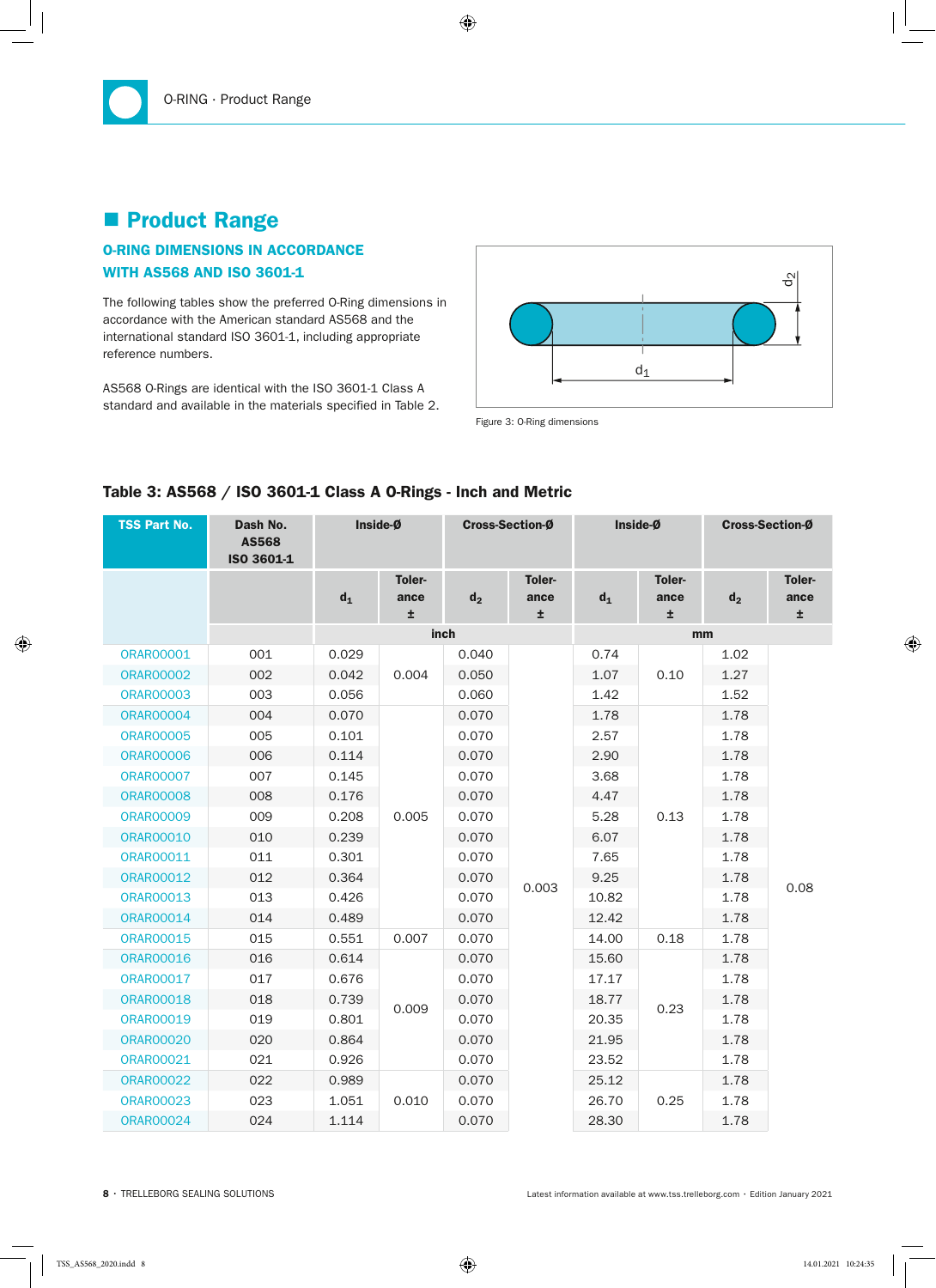

| <b>TSS Part No.</b> | Dash No.<br><b>AS568</b><br>ISO 3601-1 | Inside-Ø |                | <b>Cross-Section-Ø</b> |                | Inside-Ø       |                | <b>Cross-Section-Ø</b> |                |
|---------------------|----------------------------------------|----------|----------------|------------------------|----------------|----------------|----------------|------------------------|----------------|
|                     |                                        | $d_1$    | Toler-<br>ance | d <sub>2</sub>         | Toler-<br>ance | $d_1$          | Toler-<br>ance | $d_2$                  | Toler-<br>ance |
|                     |                                        |          | ±.             | inch                   | Ŧ              |                | ±.             | mm                     | ±.             |
| <b>ORAR00025</b>    | 025                                    | 1.176    |                | 0.070                  |                | 29.87          |                | 1.78                   |                |
| <b>ORAR00026</b>    | 026                                    | 1.239    | 0.011          | 0.070                  |                | 31.47          | 0.28           | 1.78                   |                |
| <b>ORAR00027</b>    | 027                                    | 1.301    |                | 0.070                  |                | 33.05          |                | 1.78                   |                |
| <b>ORAR00028</b>    | 028                                    | 1.364    |                | 0.070                  |                | 34.65          |                | 1.78                   |                |
| <b>ORAR00029</b>    | 029                                    | 1.489    | 0.013          | 0.070                  |                | 37.82          | 0.33           | 1.78                   |                |
| <b>ORAR00030</b>    | 030                                    | 1.614    |                | 0.070                  |                | 41.00          |                | 1.78                   |                |
| <b>ORAR00031</b>    | 031                                    | 1.739    |                | 0.070                  |                | 44.17          |                | 1.78                   |                |
| <b>ORAR00032</b>    | 032                                    | 1.864    | 0.015          | 0.070                  |                | 47.35          | 0.38           | 1.78                   |                |
| <b>ORAR00033</b>    | 033                                    | 1.989    |                | 0.070                  |                | 50.52          |                | 1.78                   |                |
| <b>ORAR00034</b>    | 034                                    | 2.114    |                | 0.070                  |                | 53.70          |                | 1.78                   |                |
| <b>ORAR00035</b>    | 035                                    | 2.239    | 0.018          | 0.070                  |                | 56.87          | 0.46           | 1.78                   |                |
| <b>ORAR00036</b>    | 036                                    | 2.364    |                | 0.070                  |                | 60.05          |                | 1.78                   |                |
| <b>ORAR00037</b>    | 037                                    | 2.489    |                | 0.070                  |                | 63.22          |                | 1.78                   |                |
| <b>ORAR00038</b>    | 038                                    | 2.614    | 0.020          | 0.070                  |                | 66.40          |                | 1.78                   |                |
| <b>ORAR00039</b>    | 039                                    | 2.739    |                | 0.070                  |                | 69.57          | 0.51           | 1.78                   |                |
| <b>ORAR00040</b>    | 040                                    | 2.864    |                | 0.070                  |                | 72.75          |                | 1.78                   |                |
| <b>ORAR00041</b>    | 041                                    | 2.989    |                | 0.070                  |                | 75.92<br>82.27 |                | 1.78                   |                |
| <b>ORAR00042</b>    | 042                                    | 3.239    | 0.024          | 0.070                  |                |                | 0.61           | 1.78                   |                |
| <b>ORAR00043</b>    | 043                                    | 3.489    |                | 0.070                  |                | 88.62          |                | 1.78                   |                |
| <b>ORAR00044</b>    | 044                                    | 3.739    | 0.027          | 0.070                  | 0.003          | 94.97          | 0.69           | 1.78                   | 0.08           |
| <b>ORAR00045</b>    | 045                                    | 3.989    |                | 0.070                  |                | 101.32         |                | 1.78                   |                |
| <b>ORAR00046</b>    | 046                                    | 4.239    |                | 0.070                  |                | 107.67         |                | 1.78                   |                |
| <b>ORAR00047</b>    | 047                                    | 4.489    | 0.030          | 0.070                  |                | 114.02         | 0.76           | 1.78                   |                |
| <b>ORAR00048</b>    | 048                                    | 4.739    |                | 0.070                  |                | 120.37         |                | 1.78                   |                |
| <b>ORAR00049</b>    | 049                                    | 4.989    | 0.037          | 0.070                  |                | 126.72         | 0.94           | 1.78                   |                |
| <b>ORAR00050</b>    | 050                                    | 5.239    |                | 0.070                  |                | 133.07         |                | 1.78                   |                |
| <b>ORAR00102</b>    | 102                                    | 0.049    |                | 0.103                  |                | 1.24           |                | 2.62                   |                |
| <b>ORAR00103</b>    | 103                                    | 0.081    |                | 0.103                  |                | 2.06           |                | 2.62                   |                |
| <b>ORAR00104</b>    | 104                                    | 0.112    |                | 0.103                  |                | 2.84           |                | 2.62                   |                |
| <b>ORAR00105</b>    | 105                                    | 0.143    |                | 0.103                  |                | 3.63           |                | 2.62                   |                |
| <b>ORAR00106</b>    | 106                                    | 0.174    |                | 0.103                  |                | 4.42           |                | 2.62                   |                |
| <b>ORAR00107</b>    | 107                                    | 0.206    | 0.005          | 0.103                  |                | 5.23           | 0.13           | 2.62                   |                |
| <b>ORAR00108</b>    | 108                                    | 0.237    |                | 0.103                  |                | 6.02           |                | 2.62                   |                |
| <b>ORAR00109</b>    | 109                                    | 0.299    |                | 0.103                  |                | 7.59           |                | 2.62                   |                |
| <b>ORAR00110</b>    | 110                                    | 0.362    |                | 0.103                  |                | 9.19           |                | 2.62                   |                |
| ORAR00111           | 111                                    | 0.424    |                | 0.103                  |                | 10.77          |                | 2.62                   |                |
| <b>ORAR00112</b>    | 112                                    | 0.487    |                | 0.103                  |                | 12.37          |                | 2.62                   |                |
| <b>ORAR00113</b>    | 113                                    | 0.549    | 0.007          | 0.103                  |                | 13.94          | 0.18           | 2.62                   |                |
| <b>ORAR00114</b>    | 114                                    | 0.612    | 0.009          | 0.103                  |                | 15.54          | 0.23           | 2.62                   |                |
| <b>ORAR00115</b>    | 115                                    | 0.674    |                | 0.103                  |                | 17.12          |                | 2.62                   |                |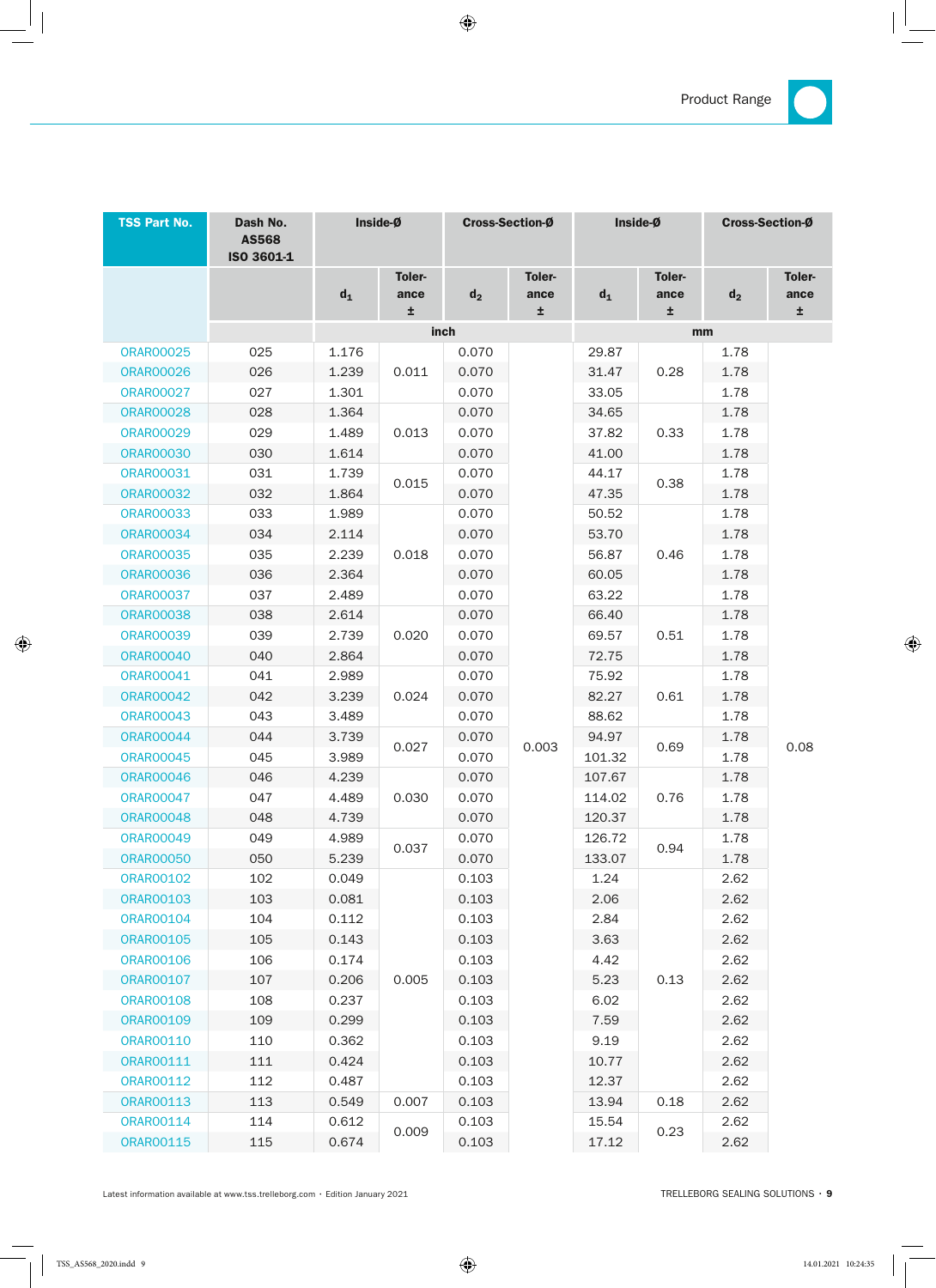| <b>TSS Part No.</b> | Dash No.<br><b>AS568</b><br>ISO 3601-1 | Inside-Ø |                            | <b>Cross-Section-Ø</b> |                      | Inside-Ø |                     | Cross-Section-Ø |                      |
|---------------------|----------------------------------------|----------|----------------------------|------------------------|----------------------|----------|---------------------|-----------------|----------------------|
|                     |                                        | $d_1$    | <b>Toler-</b><br>ance<br>Ŧ | $d_2$                  | Toler-<br>ance<br>Ŧ. | $d_1$    | Toler-<br>ance<br>Ŧ | $d_2$           | Toler-<br>ance<br>Ŧ. |
|                     |                                        |          |                            | inch                   |                      |          | mm                  |                 |                      |
| <b>ORAR00116</b>    | 116                                    | 0.737    | 0.009                      | 0.103                  |                      | 18.72    | 0.23                | 2.62            |                      |
| <b>ORAR00117</b>    | 117                                    | 0.799    |                            | 0.103                  |                      | 20.29    |                     | 2.62            |                      |
| <b>ORAR00118</b>    | 118                                    | 0.862    |                            | 0.103                  |                      | 21.89    |                     | 2.62            |                      |
| <b>ORAR00119</b>    | 119                                    | 0.924    | 0.010                      | 0.103                  |                      | 23.47    | 0.25                | 2.62            |                      |
| <b>ORAR00120</b>    | 120                                    | 0.987    |                            | 0.103                  |                      | 25.07    |                     | 2.62            |                      |
| <b>ORAR00121</b>    | 121                                    | 1.049    |                            | 0.103                  |                      | 26.64    |                     | 2.62            |                      |
| <b>ORAR00122</b>    | 122                                    | 1.112    |                            | 0.103                  |                      | 28.24    |                     | 2.62            |                      |
| <b>ORAR00123</b>    | 123                                    | 1.174    |                            | 0.103                  |                      | 29.82    |                     | 2.62            |                      |
| <b>ORAR00124</b>    | 124                                    | 1.237    |                            | 0.103                  |                      | 31.42    |                     | 2.62            |                      |
| <b>ORAR00125</b>    | 125                                    | 1.299    | 0.012                      | 0.103                  |                      | 32.99    | 0.30                | 2.62            |                      |
| <b>ORAR00126</b>    | 126                                    | 1.362    |                            | 0.103                  |                      | 34.59    |                     | 2.62            |                      |
| <b>ORAR00127</b>    | 127                                    | 1.424    |                            | 0.103                  |                      | 36.17    |                     | 2.62            |                      |
| <b>ORAR00128</b>    | 128                                    | 1.487    |                            | 0.103                  |                      | 37.77    |                     | 2.62            |                      |
| <b>ORAR00129</b>    | 129                                    | 1.549    |                            | 0.103                  |                      | 39.34    |                     | 2.62            |                      |
| <b>ORAR00130</b>    | 130                                    | 1.612    |                            | 0.103                  |                      | 40.94    | 0.38                | 2.62            |                      |
| <b>ORAR00131</b>    | 131                                    | 1.674    | 0.015                      | 0.103                  |                      | 42.52    |                     | 2.62            |                      |
| <b>ORAR00132</b>    | 132                                    | 1.737    |                            | 0.103                  |                      | 44.12    |                     | 2.62            |                      |
| <b>ORAR00133</b>    | 133                                    | 1.799    |                            | 0.103                  |                      | 45.69    |                     | 2.62            |                      |
| <b>ORAR00134</b>    | 134                                    | 1.862    |                            | 0.103                  |                      | 47.29    |                     | 2.62            |                      |
| <b>ORAR00135</b>    | 135                                    | 1.925    |                            | 0.103                  | 0.003                | 48.90    |                     | 2.62            | 0.08                 |
| <b>ORAR00136</b>    | 136                                    | 1.987    |                            | 0.103                  |                      | 50.47    |                     | 2.62            |                      |
| <b>ORAR00137</b>    | 137                                    | 2.050    | 0.017                      | 0.103                  |                      | 52.07    | 0.43                | 2.62            |                      |
| <b>ORAR00138</b>    | 138                                    | 2.112    |                            | 0.103                  |                      | 53.64    |                     | 2.62            |                      |
| <b>ORAR00139</b>    | 139                                    | 2.175    |                            | 0.103                  |                      | 55.25    |                     | 2.62            |                      |
| <b>ORAR00140</b>    | 140                                    | 2.237    |                            | 0.103                  |                      | 56.82    |                     | 2.62            |                      |
| <b>ORAR00141</b>    | 141                                    | 2.300    |                            | 0.103                  |                      | 58.42    |                     | 2.62            |                      |
| <b>ORAR00142</b>    | 142                                    | 2.362    |                            | 0.103                  |                      | 59.99    |                     | 2.62            |                      |
| <b>ORAR00143</b>    | 143                                    | 2.425    | 0.020                      | 0.103                  |                      | 61.60    | 0.51                | 2.62            |                      |
| <b>ORAR00144</b>    | 144                                    | 2.487    |                            | 0.103                  |                      | 63.17    |                     | 2.62            |                      |
| <b>ORAR00145</b>    | 145                                    | 2.550    |                            | 0.103                  |                      | 64.77    |                     | 2.62            |                      |
| <b>ORAR00146</b>    | 146                                    | 2.612    |                            | 0.103                  |                      | 66.34    |                     | 2.62            |                      |
| <b>ORAR00147</b>    | 147                                    | 2.675    |                            | 0.103                  |                      | 67.95    |                     | 2.62            |                      |
| <b>ORAR00148</b>    | 148                                    | 2.737    |                            | 0.103                  |                      | 69.52    |                     | 2.62            |                      |
| <b>ORAR00149</b>    | 149                                    | 2.800    | 0.022                      | 0.103                  |                      | 71.12    | 0.56                | 2.62            |                      |
| <b>ORAR00150</b>    | 150                                    | 2.862    |                            | 0.103                  |                      | 72.69    |                     | 2.62            |                      |
| <b>ORAR00151</b>    | 151                                    | 2.987    |                            | 0.103                  |                      | 75.87    |                     | 2.62            |                      |
| <b>ORAR00152</b>    | 152                                    | 3.237    | 0.024                      | 0.103                  |                      | 82.22    | 0.61                | 2.62            |                      |
| <b>ORAR00153</b>    | 153                                    | 3.487    |                            | 0.103                  |                      | 88.57    |                     | 2.62            |                      |
| <b>ORAR00154</b>    | 154                                    | 3.737    |                            | 0.103                  |                      | 94.92    |                     | 2.62            |                      |
| <b>ORAR00155</b>    | 155                                    | 3.987    | 0.028                      | 0.103                  |                      | 101.27   | 0.71                | 2.62            |                      |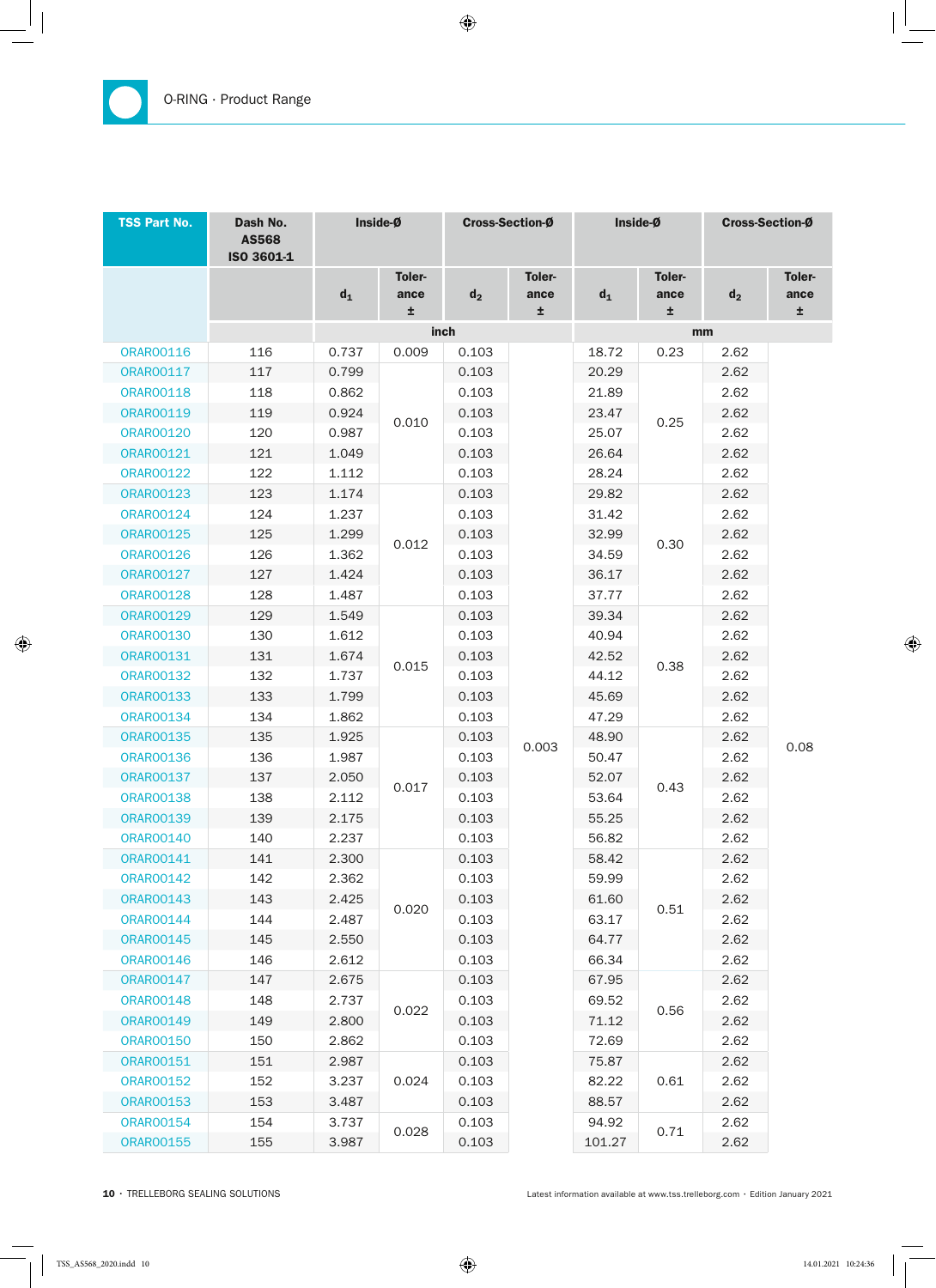

| <b>TSS Part No.</b> | Dash No.<br><b>AS568</b><br>ISO 3601-1 | Inside-Ø |                      | <b>Cross-Section-Ø</b> |                | Inside-Ø |                     | <b>Cross-Section-Ø</b> |                       |
|---------------------|----------------------------------------|----------|----------------------|------------------------|----------------|----------|---------------------|------------------------|-----------------------|
|                     |                                        | $d_1$    | Toler-<br>ance<br>±. | $d_2$                  | Toler-<br>ance | $d_1$    | Toler-<br>ance<br>士 | $d_2$                  | <b>Toler-</b><br>ance |
|                     |                                        |          |                      | inch                   | ±.             |          | mm                  |                        | ±.                    |
| <b>ORAR00156</b>    | 156                                    | 4.237    |                      | 0.103                  |                | 107.62   |                     | 2.62                   |                       |
| <b>ORAR00157</b>    | 157                                    | 4.487    | 0.030                | 0.103                  |                | 113.97   | 0.76                | 2.62                   |                       |
| <b>ORAR00158</b>    | 158                                    | 4.737    |                      | 0.103                  |                | 120.32   |                     | 2.62                   |                       |
| <b>ORAR00159</b>    | 159                                    | 4.987    |                      | 0.103                  |                | 126.67   |                     | 2.62                   |                       |
| <b>ORAR00160</b>    | 160                                    | 5.237    |                      | 0.103                  |                | 133.02   |                     | 2.62                   |                       |
| <b>ORAR00161</b>    | 161                                    | 5.487    | 0.035                | 0.103                  |                | 139.37   | 0.89                | 2.62                   |                       |
| <b>ORAR00162</b>    | 162                                    | 5.737    |                      | 0.103                  |                | 145.72   |                     | 2.62                   |                       |
| <b>ORAR00163</b>    | 163                                    | 5.987    |                      | 0.103                  |                | 152.07   |                     | 2.62                   |                       |
| <b>ORAR00164</b>    | 164                                    | 6.237    |                      | 0.103                  |                | 158.42   |                     | 2.62                   |                       |
| <b>ORAR00165</b>    | 165                                    | 6.487    |                      | 0.103                  |                | 164.77   |                     | 2.62                   |                       |
| <b>ORAR00166</b>    | 166                                    | 6.737    | 0.040                | 0.103                  |                | 171.12   | 1.02                | 2.62                   | 0.08                  |
| <b>ORAR00167</b>    | 167                                    | 6.987    |                      | 0.103                  | 0.003          | 177.47   |                     | 2.62                   |                       |
| <b>ORAR00168</b>    | 168                                    | 7.237    |                      | 0.103                  |                | 183.82   |                     | 2.62                   |                       |
| <b>ORAR00169</b>    | 169                                    | 7.487    |                      | 0.103                  |                | 190.17   | 1.14                | 2.62                   |                       |
| <b>ORAR00170</b>    | 170                                    | 7.737    | 0.045                | 0.103                  |                | 196.52   |                     | 2.62                   |                       |
| ORAR00171           | 171                                    | 7.987    |                      | 0.103                  |                | 202.87   |                     | 2.62                   |                       |
| <b>ORAR00172</b>    | 172                                    | 8.237    |                      | 0.103                  |                | 209.22   |                     | 2.62                   |                       |
| <b>ORAR00173</b>    | 173                                    | 8.487    | 0.050                | 0.103                  |                | 215.57   | 1.27                | 2.62                   |                       |
| <b>ORAR00174</b>    | 174                                    | 8.737    |                      | 0.103                  |                | 221.92   |                     | 2.62                   |                       |
| <b>ORAR00175</b>    | 175                                    | 8.987    |                      | 0.103                  |                | 228.27   |                     | 2.62                   |                       |
| <b>ORAR00176</b>    | 176                                    | 9.237    |                      | 0.103                  |                | 234.62   |                     | 2.62                   |                       |
| <b>ORAR00177</b>    | 177                                    | 9.487    | 0.055                | 0.103                  |                | 240.97   | 1.40                | 2.62                   |                       |
| <b>ORAR00178</b>    | 178                                    | 9.737    |                      | 0.103                  |                | 247.32   |                     | 2.62                   |                       |
| <b>ORAR00201</b>    | 201                                    | 0.171    |                      | 0.139                  |                | 4.34     |                     | 3.53                   |                       |
| <b>ORAR00202</b>    | 202                                    | 0.234    |                      | 0.139                  |                | 5.94     |                     | 3.53                   |                       |
| <b>ORAR00203</b>    | 203                                    | 0.296    | 0.005                | 0.139                  |                | 7.52     | 0.13                | 3.53                   |                       |
| <b>ORAR00204</b>    | 204                                    | 0.359    |                      | 0.139                  |                | 9.12     |                     | 3.53                   |                       |
| <b>ORAR00205</b>    | 205                                    | 0.421    |                      | 0.139                  |                | 10.69    |                     | 3.53                   |                       |
| <b>ORAR00206</b>    | 206                                    | 0.484    |                      | 0.139                  |                | 12.29    |                     | 3.53                   |                       |
| <b>ORAR00207</b>    | 207                                    | 0.546    | 0.007                | 0.139                  |                | 13.87    | 0.18                | 3.53                   |                       |
| <b>ORAR00208</b>    | 208                                    | 0.609    | 0.009                | 0.139                  |                | 15.47    | 0.23                | 3.53                   |                       |
| <b>ORAR00209</b>    | 209                                    | 0.671    |                      | 0.139                  | 0.004          | 17.04    |                     | 3.53                   | 0.10                  |
| <b>ORAR00210</b>    | 210                                    | 0.734    |                      | 0.139                  |                | 18.64    |                     | 3.53                   |                       |
| <b>ORAR00211</b>    | 211                                    | 0.796    |                      | 0.139                  |                | 20.22    |                     | 3.53                   |                       |
| <b>ORAR00212</b>    | 212                                    | 0.859    | 0.010                | 0.139                  |                | 21.82    | 0.25                | 3.53                   |                       |
| <b>ORAR00213</b>    | 213                                    | 0.921    |                      | 0.139                  |                | 23.39    |                     | 3.53                   |                       |
| <b>ORAR00214</b>    | 214                                    | 0.984    |                      | 0.139                  |                | 24.99    |                     | 3.53                   |                       |
| <b>ORAR00215</b>    | 215                                    | 1.046    |                      | 0.139                  |                | 26.57    |                     | 3.53                   |                       |
| <b>ORAR00216</b>    | 216                                    | 1.109    | 0.012                | 0.139                  |                | 28.17    | 0.30                | 3.53                   |                       |
| <b>ORAR00217</b>    | 217                                    | 1.171    |                      | 0.139                  |                | 29.74    |                     | 3.53                   |                       |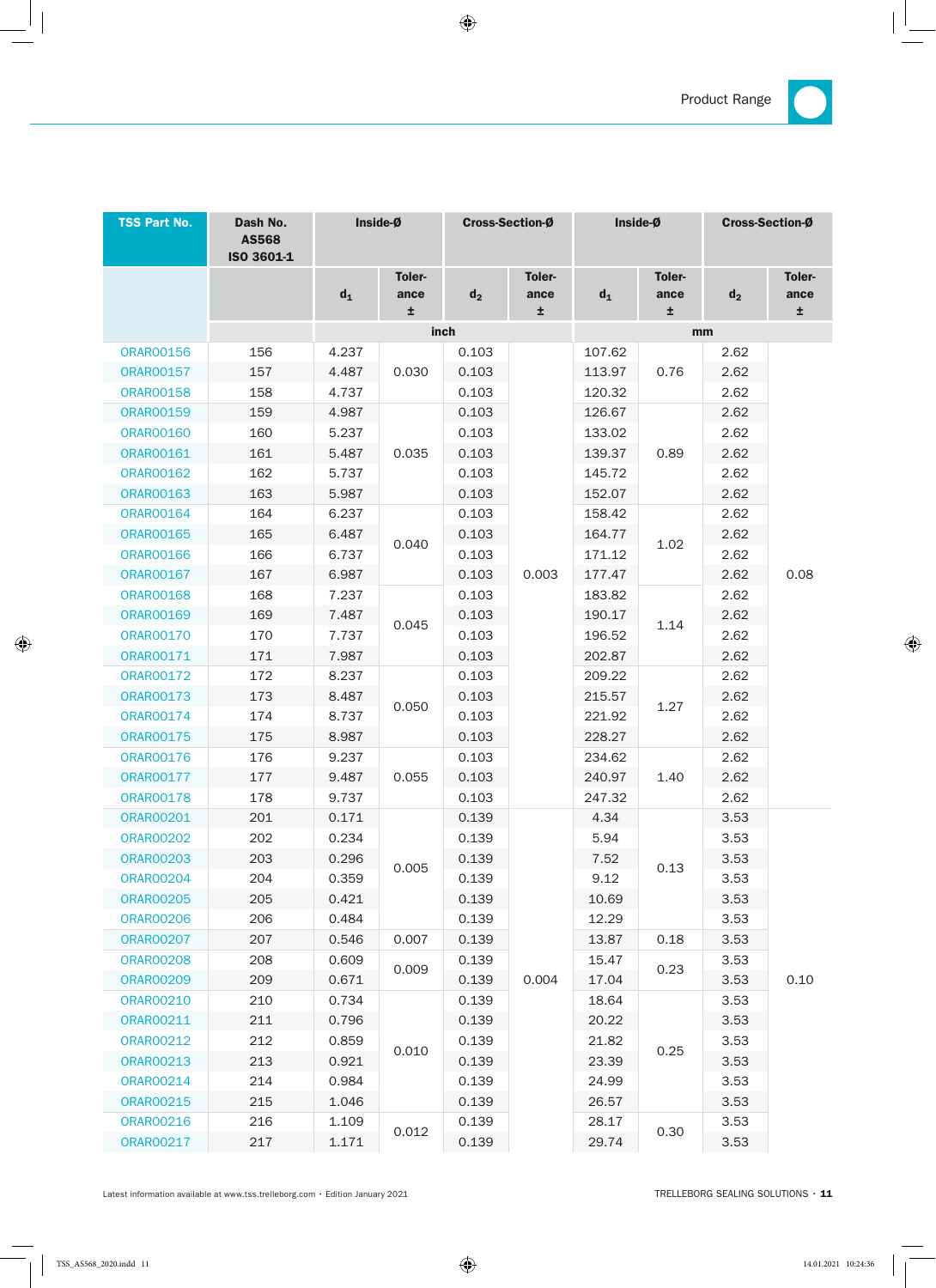| <b>TSS Part No.</b> | Dash No.<br><b>AS568</b><br>ISO 3601-1 | Inside-Ø |                     | Cross-Section-Ø |                     | Inside-Ø |                            | Cross-Section-Ø |                             |
|---------------------|----------------------------------------|----------|---------------------|-----------------|---------------------|----------|----------------------------|-----------------|-----------------------------|
|                     |                                        | $d_1$    | Toler-<br>ance<br>Ŧ | $d_2$           | Toler-<br>ance<br>± | $d_1$    | <b>Toler-</b><br>ance<br>Ŧ | $d_2$           | <b>Toler-</b><br>ance<br>Ŧ. |
|                     |                                        |          |                     | inch            |                     |          |                            | mm              |                             |
| <b>ORAR00218</b>    | 218                                    | 1.234    |                     | 0.139           |                     | 31.34    |                            | 3.53            |                             |
| <b>ORAR00219</b>    | 219                                    | 1.296    |                     | 0.139           |                     | 32.92    |                            | 3.53            |                             |
| 0RAR00220           | 220                                    | 1.359    | 0.012               | 0.139           |                     | 34.52    | 0.30                       | 3.53            |                             |
| <b>ORAR00221</b>    | 221                                    | 1.421    |                     | 0.139           |                     | 36.09    |                            | 3.53            |                             |
| <b>ORAR00222</b>    | 222                                    | 1.484    |                     | 0.139           |                     | 37.69    |                            | 3.53            |                             |
| <b>ORAR00223</b>    | 223                                    | 1.609    | 0.015               | 0.139           |                     | 40.87    | 0.38                       | 3.53            |                             |
| <b>ORAR00224</b>    | 224                                    | 1.734    |                     | 0.139           |                     | 44.04    |                            | 3.53            |                             |
| <b>ORAR00225</b>    | 225                                    | 1.859    |                     | 0.139           |                     | 47.22    |                            | 3.53            |                             |
| <b>ORAR00226</b>    | 226                                    | 1.984    | 0.018               | 0.139           |                     | 50.39    | 0.46                       | 3.53            |                             |
| <b>ORAR00227</b>    | 227                                    | 2.109    |                     | 0.139           |                     | 53.57    |                            | 3.53            |                             |
| <b>ORAR00228</b>    | 228                                    | 2.234    |                     | 0.139           |                     | 56.74    |                            | 3.53            |                             |
| <b>ORAR00229</b>    | 229                                    | 2.359    | 0.020               | 0.139           |                     | 59.92    |                            | 3.53            |                             |
| <b>ORAR00230</b>    | 230                                    | 2.484    |                     | 0.139           |                     | 63.09    | 0.51                       | 3.53            |                             |
| <b>ORAR00231</b>    | 231                                    | 2.609    |                     | 0.139           |                     | 66.27    |                            | 3.53            |                             |
| <b>ORAR00232</b>    | 232                                    | 2.734    |                     | 0.139           |                     | 69.44    |                            | 3.53            |                             |
| <b>ORAR00233</b>    | 233                                    | 2.859    |                     | 0.139           |                     | 72.62    |                            | 3.53            |                             |
| <b>ORAR00234</b>    | 234                                    | 2.984    |                     | 0.139           |                     | 75.79    |                            | 3.53            |                             |
| <b>ORAR00235</b>    | 235                                    | 3.109    | 0.024               | 0.139           |                     | 78.97    | 0.61                       | 3.53            |                             |
| <b>ORAR00236</b>    | 236                                    | 3.234    |                     | 0.139           |                     | 82.14    |                            | 3.53            |                             |
| <b>ORAR00237</b>    | 237                                    | 3.359    |                     | 0.139           | 0.004               | 85.32    |                            | 3.53            |                             |
| <b>ORAR00238</b>    | 238                                    | 3.484    |                     | 0.139           |                     | 88.49    |                            | 3.53            | 0.10                        |
| <b>ORAR00239</b>    | 239                                    | 3.609    |                     | 0.139           |                     | 91.67    |                            | 3.53            |                             |
| <b>ORAR00240</b>    | 240                                    | 3.734    |                     | 0.139           |                     | 94.84    |                            | 3.53            |                             |
| <b>ORAR00241</b>    | 241                                    | 3.859    | 0.028               | 0.139           |                     | 98.02    | 0.71                       | 3.53            |                             |
| <b>ORAR00242</b>    | 242                                    | 3.984    |                     | 0.139           |                     | 101.19   |                            | 3.53            |                             |
| <b>ORAR00243</b>    | 243                                    | 4.109    |                     | 0.139           |                     | 104.37   |                            | 3.53            |                             |
| <b>ORAR00244</b>    | 244                                    | 4.234    |                     | 0.139           |                     | 107.54   |                            | 3.53            |                             |
| <b>ORAR00245</b>    | 245                                    | 4.359    |                     | 0.139           |                     | 110.72   |                            | 3.53            |                             |
| <b>ORAR00246</b>    | 246                                    | 4.484    | 0.030               | 0.139           |                     | 113.89   | 0.76                       | 3.53            |                             |
| <b>ORAR00247</b>    | 247                                    | 4.609    |                     | 0.139           |                     | 117.07   |                            | 3.53            |                             |
| <b>ORAR00248</b>    | 248                                    | 4.734    |                     | 0.139           |                     | 120.24   |                            | 3.53            |                             |
| <b>ORAR00249</b>    | 249                                    | 4.859    |                     | 0.139           |                     | 123.42   |                            | 3.53            |                             |
| <b>ORAR00250</b>    | 250                                    | 4.984    |                     | 0.139           |                     | 126.59   |                            | 3.53            |                             |
| <b>ORAR00251</b>    | 251                                    | 5.109    |                     | 0.139           |                     | 129.77   |                            | 3.53            |                             |
| <b>ORAR00252</b>    | 252                                    | 5.234    |                     | 0.139           |                     | 132.94   |                            | 3.53            |                             |
| <b>ORAR00253</b>    | 253                                    | 5.359    | 0.035               | 0.139           |                     | 136.12   | 0.89                       | 3.53            |                             |
| <b>ORAR00254</b>    | 254                                    | 5.484    |                     | 0.139           |                     | 139.29   |                            | 3.53            |                             |
| <b>ORAR00255</b>    | 255                                    | 5.609    |                     | 0.139           |                     | 142.47   |                            | 3.53            |                             |
| <b>ORAR00256</b>    | 256                                    | 5.734    |                     | 0.139           |                     | 145.64   |                            | 3.53            |                             |
| <b>ORAR00257</b>    | 257                                    | 5.859    |                     | 0.139           |                     | 148.82   |                            | 3.53            |                             |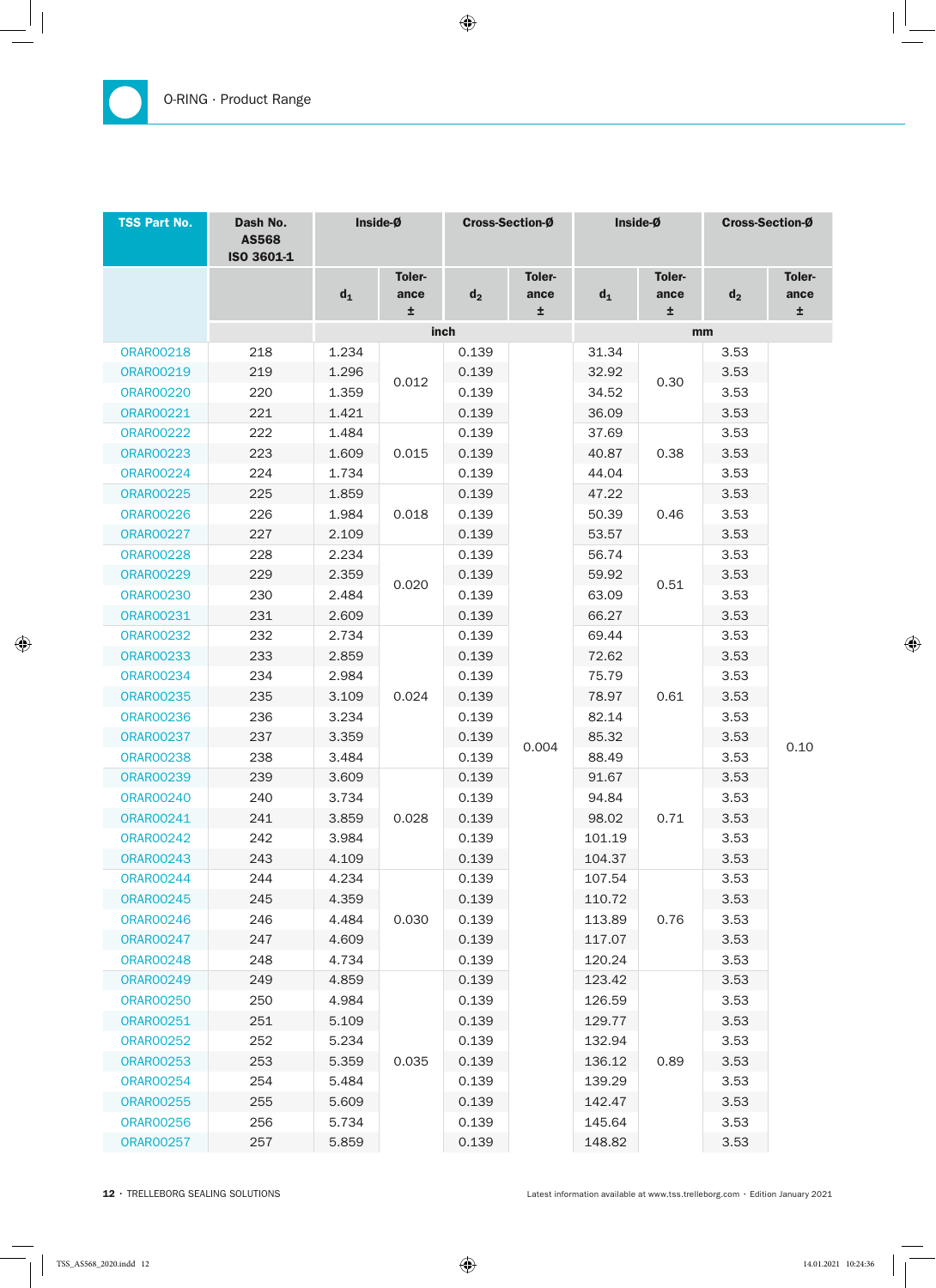

| <b>TSS Part No.</b> | Dash No.<br><b>AS568</b><br>ISO 3601-1 | Inside-Ø |                      | <b>Cross-Section-Ø</b> |                      | Inside-Ø |                            | <b>Cross-Section-Ø</b> |                      |  |
|---------------------|----------------------------------------|----------|----------------------|------------------------|----------------------|----------|----------------------------|------------------------|----------------------|--|
|                     |                                        | $d_1$    | Toler-<br>ance<br>±. | $d_2$                  | Toler-<br>ance<br>±. | $d_1$    | <b>Toler-</b><br>ance<br>土 | $d_2$                  | Toler-<br>ance<br>±. |  |
|                     |                                        |          |                      | inch                   |                      | mm       |                            |                        |                      |  |
| <b>ORAR00258</b>    | 258                                    | 5.984    | 0.035                | 0.139                  |                      | 151.99   | 0.89                       | 3.53                   |                      |  |
| <b>ORAR00259</b>    | 259                                    | 6.234    |                      | 0.139                  |                      | 158.34   |                            | 3.53                   |                      |  |
| <b>ORAR00260</b>    | 260                                    | 6.484    | 0.040                | 0.139                  |                      | 164.69   | 1.02                       | 3.53                   |                      |  |
| <b>ORAR00261</b>    | 261                                    | 6.734    |                      | 0.139                  |                      | 171.04   |                            | 3.53                   |                      |  |
| <b>ORAR00262</b>    | 262                                    | 6.984    |                      | 0.139                  |                      | 177.39   |                            | 3.53                   |                      |  |
| <b>ORAR00263</b>    | 263                                    | 7.234    |                      | 0.139                  |                      | 183.74   |                            | 3.53                   |                      |  |
| <b>ORAR00264</b>    | 264                                    | 7.484    | 0.045                | 0.139                  |                      | 190.09   | 1.14                       | 3.53                   |                      |  |
| <b>ORAR00265</b>    | 265                                    | 7.734    |                      | 0.139                  |                      | 196.44   |                            | 3.53                   |                      |  |
| <b>ORAR00266</b>    | 266                                    | 7.984    |                      | 0.139                  |                      | 202.79   |                            | 3.53                   |                      |  |
| <b>ORAR00267</b>    | 267                                    | 8.234    |                      | 0.139                  |                      | 209.14   |                            | 3.53                   |                      |  |
| <b>ORAR00268</b>    | 268                                    | 8.484    | 0.050                | 0.139                  |                      | 215.49   | 1.27                       | 3.53                   |                      |  |
| <b>ORAR00269</b>    | 269                                    | 8.734    |                      | 0.139                  |                      | 221.84   |                            | 3.53                   |                      |  |
| <b>ORAR00270</b>    | 270                                    | 8.984    |                      | 0.139                  |                      | 228.19   |                            | 3.53                   |                      |  |
| ORAR00271           | 271                                    | 9.234    |                      | 0.139                  | 0.004                | 234.54   |                            | 3.53                   | 0.10                 |  |
| <b>ORAR00272</b>    | 272                                    | 9.484    | 0.055                | 0.139                  |                      | 240.89   |                            | 3.53                   |                      |  |
| <b>ORAR00273</b>    | 273                                    | 9.734    |                      | 0.139                  |                      | 247.24   | 1.40                       | 3.53                   |                      |  |
| <b>ORAR00274</b>    | 274                                    | 9.984    |                      | 0.139                  |                      | 253.59   |                            | 3.53                   |                      |  |
| <b>ORAR00275</b>    | 275                                    | 10.484   |                      | 0.139                  |                      | 266.29   |                            | 3.53                   |                      |  |
| <b>ORAR00276</b>    | 276                                    | 10.984   |                      | 0.139                  |                      | 278.99   |                            | 3.53                   |                      |  |
| <b>ORAR00277</b>    | 277                                    | 11.484   |                      | 0.139                  |                      | 291.69   |                            | 3.53                   |                      |  |
| <b>ORAR00278</b>    | 278                                    | 11.984   | 0.065                | 0.139                  |                      | 304.39   | 1.65                       | 3.53                   |                      |  |
| <b>ORAR00279</b>    | 279                                    | 12.984   |                      | 0.139                  |                      | 329.79   |                            | 3.53                   |                      |  |
| <b>ORAR00280</b>    | 280                                    | 13.984   |                      | 0.139                  |                      | 355.19   |                            | 3.53                   |                      |  |
| <b>ORAR00281</b>    | 281                                    | 14.984   |                      | 0.139                  |                      | 380.59   |                            | 3.53                   |                      |  |
| <b>ORAR00282</b>    | 282                                    | 15.955   | 0.075                | 0.139                  |                      | 405.26   | 1.91                       | 3.53                   |                      |  |
| <b>ORAR00283</b>    | 283                                    | 16.955   | 0.080                | 0.139                  |                      | 430.66   | 2.03                       | 3.53                   |                      |  |
| <b>ORAR00284</b>    | 284                                    | 17.955   | 0.085                | 0.139                  |                      | 456.06   | 2.16                       | 3.53                   |                      |  |
| <b>ORAR00309</b>    | 309                                    | 0.412    | 0.005                | 0.210                  |                      | 10.46    | 0.13                       | 5.33                   |                      |  |
| <b>ORAR00310</b>    | 310                                    | 0.475    |                      | 0.210                  |                      | 12.07    |                            | 5.33                   |                      |  |
| <b>ORAR00311</b>    | 311                                    | 0.537    | 0.007                | 0.210                  |                      | 13.64    | 0.18                       | 5.33                   |                      |  |
| <b>ORAR00312</b>    | 312                                    | 0.600    | 0.009                | 0.210                  |                      | 15.24    | 0.23                       | 5.33                   |                      |  |
| <b>ORAR00313</b>    | 313                                    | 0.662    |                      | 0.210                  |                      | 16.81    |                            | 5.33                   |                      |  |
| <b>ORAR00314</b>    | 314                                    | 0.725    |                      | 0.210                  |                      | 18.42    |                            | 5.33                   |                      |  |
| <b>ORAR00315</b>    | 315                                    | 0.787    |                      | 0.210                  | 0.005                | 19.99    |                            | 5.33                   | 0.13                 |  |
| <b>ORAR00316</b>    | 316                                    | 0.850    | 0.010                | 0.210                  |                      | 21.59    | 0.25                       | 5.33                   |                      |  |
| <b>ORAR00317</b>    | 317                                    | 0.912    |                      | 0.210                  |                      | 23.16    |                            | 5.33                   |                      |  |
| <b>ORAR00318</b>    | 318                                    | 0.975    |                      | 0.210                  |                      | 24.77    |                            | 5.33                   |                      |  |
| <b>ORAR00319</b>    | 319                                    | 1.037    |                      | 0.210                  |                      | 26.34    |                            | 5.33                   |                      |  |
| <b>ORAR00320</b>    | 320                                    | 1.100    | 0.012                | 0.210                  |                      | 27.94    | 0.30                       | 5.33                   |                      |  |
| <b>ORAR00321</b>    | 321                                    | 1.162    |                      | 0.210                  |                      | 29.51    |                            | 5.33                   |                      |  |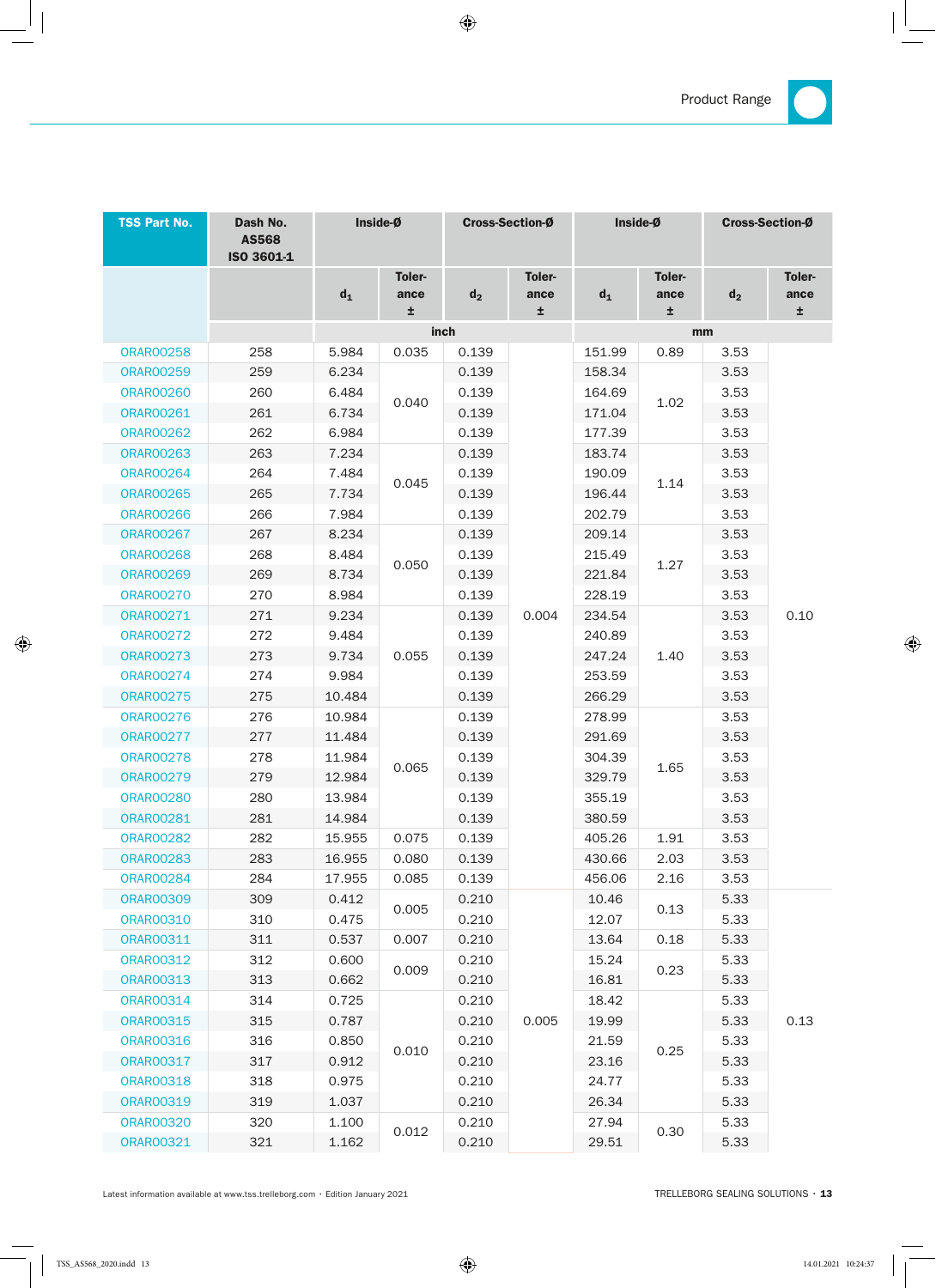| <b>TSS Part No.</b> | Dash No.<br><b>AS568</b><br>ISO 3601-1 |       | Inside-Ø                   | Cross-Section-Ø |                      | Inside-Ø |                     | Cross-Section-Ø |                      |
|---------------------|----------------------------------------|-------|----------------------------|-----------------|----------------------|----------|---------------------|-----------------|----------------------|
|                     |                                        | $d_1$ | <b>Toler-</b><br>ance<br>Ŧ | $d_2$           | Toler-<br>ance<br>±. | $d_1$    | Toler-<br>ance<br>Ŧ | $d_2$           | Toler-<br>ance<br>Ŧ. |
|                     |                                        |       |                            | inch            |                      |          |                     | mm              |                      |
| <b>ORAR00322</b>    | 322                                    | 1.225 |                            | 0.210           |                      | 31.12    |                     | 5.33            |                      |
| <b>ORAR00323</b>    | 323                                    | 1.287 | 0.012                      | 0.210           |                      | 32.69    | 0.30                | 5.33            |                      |
| <b>ORAR00324</b>    | 324                                    | 1.350 |                            | 0.210           |                      | 34.29    |                     | 5.33            |                      |
| <b>ORAR00325</b>    | 325                                    | 1.475 |                            | 0.210           |                      | 37.47    |                     | 5.33            |                      |
| <b>ORAR00326</b>    | 326                                    | 1.600 | 0.015                      | 0.210           |                      | 40.64    | 0.38                | 5.33            |                      |
| <b>ORAR00327</b>    | 327                                    | 1.725 |                            | 0.210           |                      | 43.82    |                     | 5.33            |                      |
| <b>ORAR00328</b>    | 328                                    | 1.850 |                            | 0.210           |                      | 46.99    |                     | 5.33            |                      |
| <b>ORAR00329</b>    | 329                                    | 1.975 |                            | 0.210           |                      | 50.17    |                     | 5.33            |                      |
| <b>ORAR00330</b>    | 330                                    | 2.100 | 0.018                      | 0.210           |                      | 53.34    |                     | 5.33            |                      |
| <b>ORAR00331</b>    | 331                                    | 2.225 |                            | 0.210           |                      | 56.52    | 0.46                | 5.33            |                      |
| <b>ORAR00332</b>    | 332                                    | 2.350 |                            | 0.210           |                      | 59.69    |                     | 5.33            |                      |
| <b>ORAR00333</b>    | 333                                    | 2.475 |                            | 0.210           |                      | 62.87    |                     | 5.33            |                      |
| <b>ORAR00334</b>    | 334                                    | 2.600 | 0.020                      | 0.210           |                      | 66.04    | 0.51                | 5.33            |                      |
| <b>ORAR00335</b>    | 335                                    | 2.725 |                            | 0.210           |                      | 69.22    |                     | 5.33            |                      |
| <b>ORAR00336</b>    | 336                                    | 2.850 |                            | 0.210           |                      | 72.39    |                     | 5.33            |                      |
| <b>ORAR00337</b>    | 337                                    | 2.975 |                            | 0.210           |                      | 75.57    | 0.61                | 5.33            |                      |
| <b>ORAR00338</b>    | 338                                    | 3.100 |                            | 0.210           |                      | 78.74    |                     | 5.33            |                      |
| <b>ORAR00339</b>    | 339                                    | 3.225 | 0.024                      | 0.210           |                      | 81.92    |                     | 5.33            |                      |
| <b>ORAR00340</b>    | 340                                    | 3.350 |                            | 0.210           |                      | 85.09    |                     | 5.33            | 0.13                 |
| <b>ORAR00341</b>    | 341                                    | 3.475 |                            | 0.210           | 0.005                | 88.27    |                     | 5.33            |                      |
| <b>ORAR00342</b>    | 342                                    | 3.600 |                            | 0.210           |                      | 91.44    |                     | 5.33            |                      |
| <b>ORAR00343</b>    | 343                                    | 3.725 |                            | 0.210           |                      | 94.62    |                     | 5.33            |                      |
| <b>ORAR00344</b>    | 344                                    | 3.850 | 0.028                      | 0.210           |                      | 97.79    | 0.71                | 5.33            |                      |
| <b>ORAR00345</b>    | 345                                    | 3.975 |                            | 0.210           |                      | 100.97   |                     | 5.33            |                      |
| <b>ORAR00346</b>    | 346                                    | 4.100 |                            | 0.210           |                      | 104.14   |                     | 5.33            |                      |
| <b>ORAR00347</b>    | 347                                    | 4.225 |                            | 0.210           |                      | 107.32   |                     | 5.33            |                      |
| <b>ORAR00348</b>    | 348                                    | 4.350 |                            | 0.210           |                      | 110.49   |                     | 5.33            |                      |
| <b>ORAR00349</b>    | 349                                    | 4.475 | 0.030                      | 0.210           |                      | 113.67   | 0.76                | 5.33            |                      |
| <b>ORAR00350</b>    | 350                                    | 4.600 |                            | 0.210           |                      | 116.84   |                     | 5.33            |                      |
| <b>ORAR00351</b>    | 351                                    | 4.725 |                            | 0.210           |                      | 120.02   |                     | 5.33            |                      |
| <b>ORAR00352</b>    | 352                                    | 4.850 |                            | 0.210           |                      | 123.19   |                     | 5.33            |                      |
| <b>ORAR00353</b>    | 353                                    | 4.975 |                            | 0.210           |                      | 126.37   |                     | 5.33            |                      |
| <b>ORAR00354</b>    | 354                                    | 5.100 |                            | 0.210           |                      | 129.54   |                     | 5.33            |                      |
| <b>ORAR00355</b>    | 355                                    | 5.225 |                            | 0.210           |                      | 132.72   |                     | 5.33            |                      |
| <b>ORAR00356</b>    | 356                                    | 5.350 |                            | 0.210           |                      | 135.89   |                     | 5.33            |                      |
| <b>ORAR00357</b>    | 357                                    | 5.475 | 0.037                      | 0.210           |                      | 139.07   | 0.94                | 5.33            |                      |
| <b>ORAR00358</b>    | 358                                    | 5.600 |                            | 0.210           |                      | 142.24   |                     | 5.33            |                      |
| <b>ORAR00359</b>    | 359                                    | 5.725 |                            | 0.210           |                      | 145.42   |                     | 5.33            |                      |
| <b>ORAR00360</b>    | 360                                    | 5.850 |                            | 0.210           |                      | 148.59   |                     | 5.33            |                      |
| <b>ORAR00361</b>    | 361                                    | 5.975 |                            | 0.210           |                      | 151.77   |                     | 5.33            |                      |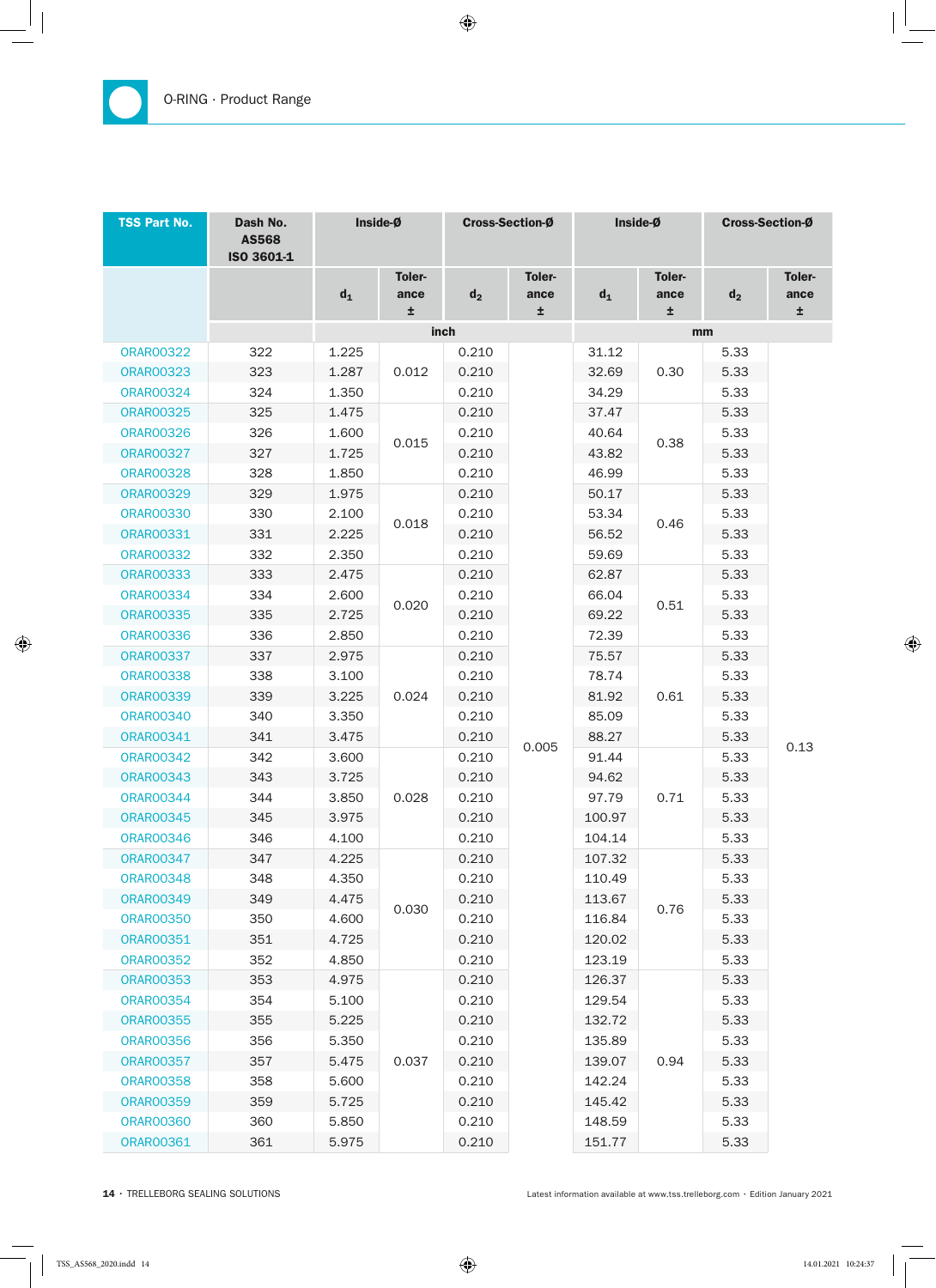

| <b>TSS Part No.</b> | Dash No.<br><b>AS568</b><br>ISO 3601-1 | Inside-Ø |                       | <b>Cross-Section-Ø</b> |                | Inside-Ø |                       | <b>Cross-Section-Ø</b> |                       |
|---------------------|----------------------------------------|----------|-----------------------|------------------------|----------------|----------|-----------------------|------------------------|-----------------------|
|                     |                                        | $d_1$    | <b>Toler-</b><br>ance | d <sub>2</sub>         | Toler-<br>ance | $d_1$    | <b>Toler-</b><br>ance | $d_2$                  | <b>Toler-</b><br>ance |
|                     |                                        |          | ±.                    |                        | ±.             |          | ±.                    |                        | ±.                    |
|                     |                                        |          |                       | inch                   |                | mm       |                       |                        |                       |
| <b>ORAR00362</b>    | 362                                    | 6.225    |                       | 0.210                  |                | 158.12   |                       | 5.33                   |                       |
| <b>ORAR00363</b>    | 363                                    | 6.475    | 0.040                 | 0.210                  |                | 164.47   | 1.02<br>1.14          | 5.33                   |                       |
| <b>ORAR00364</b>    | 364                                    | 6.725    |                       | 0.210                  |                | 170.82   |                       | 5.33                   |                       |
| <b>ORAR00365</b>    | 365                                    | 6.975    |                       | 0.210                  |                | 177.17   |                       | 5.33                   |                       |
| <b>ORAR00366</b>    | 366                                    | 7.225    |                       | 0.210                  |                | 183.52   |                       | 5.33                   |                       |
| <b>ORAR00367</b>    | 367                                    | 7.475    | 0.045                 | 0.210                  |                | 189.87   |                       | 5.33                   |                       |
| <b>ORAR00368</b>    | 368                                    | 7.725    |                       | 0.210                  |                | 196.22   |                       | 5.33                   |                       |
| <b>ORAR00369</b>    | 369                                    | 7.975    |                       | 0.210                  |                | 202.57   |                       | 5.33                   |                       |
| <b>ORAR00370</b>    | 370                                    | 8.225    |                       | 0.210                  |                | 208.92   |                       | 5.33                   | 0.13                  |
| <b>ORAR00371</b>    | 371                                    | 8.475    | 0.050                 | 0.210                  |                | 215.27   | 1.27                  | 5.33                   |                       |
| <b>ORAR00372</b>    | 372                                    | 8.725    |                       | 0.210                  |                | 221.62   |                       | 5.33                   |                       |
| <b>ORAR00373</b>    | 373                                    | 8.975    |                       | 0.210                  |                | 227.97   |                       | 5.33                   |                       |
| <b>ORAR00374</b>    | 374                                    | 9.225    |                       | 0.210                  |                | 234.32   | 1.40                  | 5.33                   |                       |
| <b>ORAR00375</b>    | 375                                    | 9.475    | 0.055                 | 0.210                  |                | 240.67   |                       | 5.33                   |                       |
| <b>ORAR00376</b>    | 376                                    | 9.725    |                       | 0.210                  |                | 247.02   |                       | 5.33                   |                       |
| <b>ORAR00377</b>    | 377                                    | 9.975    |                       | 0.210                  |                | 253.37   |                       | 5.33                   |                       |
| <b>ORAR00378</b>    | 378                                    | 10.475   |                       | 0.210                  |                | 266.07   | 1.52                  | 5.33                   |                       |
| <b>ORAR00379</b>    | 379                                    | 10.975   | 0.060                 | 0.210                  | 0.005          | 278.77   |                       | 5.33                   |                       |
| <b>ORAR00380</b>    | 380                                    | 11.475   | 0.065                 | 0.210                  |                | 291.47   | 1.65                  | 5.33                   |                       |
| <b>ORAR00381</b>    | 381                                    | 11.975   |                       | 0.210                  |                | 304.17   |                       | 5.33                   |                       |
| <b>ORAR00382</b>    | 382                                    | 12.975   |                       | 0.210                  |                | 329.57   |                       | 5.33                   |                       |
| <b>ORAR00383</b>    | 383                                    | 13.975   |                       | 0.210                  |                | 354.97   |                       | 5.33                   |                       |
| <b>ORAR00384</b>    | 384                                    | 14.975   | 0.070                 | 0.210                  |                | 380.37   | 1.78                  | 5.33                   |                       |
| <b>ORAR00385</b>    | 385                                    | 15.955   | 0.075                 | 0.210                  |                | 405.26   | 1.91                  | 5.33                   |                       |
| 0RAR00386           | 386                                    | 16.955   | 0.080                 | 0.210                  |                | 430.66   | 2.03                  | 5.33                   |                       |
| <b>ORAR00387</b>    | 387                                    | 17.955   | 0.085                 | 0.210                  |                | 456.06   | 2.16                  | 5.33                   |                       |
| <b>ORAR00388</b>    | 388                                    | 18.955   | 0.090                 | 0.210                  |                | 481.46   | 2.29                  | 5.33                   |                       |
| <b>ORAR00389</b>    | 389                                    | 19.955   |                       | 0.210                  |                | 506.86   | 2.41                  | 5.33                   |                       |
| <b>ORAR00390</b>    | 390                                    | 20.955   | 0.095                 | 0.210                  |                | 532.26   |                       | 5.33                   |                       |
| <b>ORAR00391</b>    | 391                                    | 21.955   | 0.100                 | 0.210                  |                | 557.66   | 2.54                  | 5.33                   |                       |
| <b>ORAR00392</b>    | 392                                    | 22.940   | 0.105                 | 0.210                  |                | 582.68   | 2.67                  | 5.33                   |                       |
| <b>ORAR00393</b>    | 393                                    | 23.940   | 0.110                 | 0.210                  |                | 608.08   | 2.79                  | 5.33                   |                       |
| <b>ORAR00394</b>    | 394                                    | 24.940   | 0.115                 | 0.210                  |                | 633.48   | 2.92                  | 5.33                   |                       |
| <b>ORAR00395</b>    | 395                                    | 25.940   | 0.120                 | 0.210                  |                | 658.88   | 3.05                  | 5.33                   |                       |
| <b>ORAR00425</b>    | 425                                    | 4.475    |                       | 0.275                  |                | 113.67   |                       | 6.99                   |                       |
| <b>ORAR00426</b>    | 426                                    | 4.600    |                       | 0.275                  |                | 116.84   | 0.84                  | 6.99                   |                       |
| <b>ORAR00427</b>    | 427                                    | 4.725    | 0.033                 | 0.275                  |                | 120.02   |                       | 6.99                   |                       |
| <b>ORAR00428</b>    | 428                                    | 4.850    |                       | 0.275                  | 0.006          | 123.19   |                       | 6.99                   | 0.15                  |
| <b>ORAR00429</b>    | 429                                    | 4.975    |                       | 0.275                  |                | 126.37   |                       | 6.99                   |                       |
| <b>ORAR00430</b>    | 430                                    | 5.100    | 0.037                 | 0.275                  |                | 129.54   | 0.94                  | 6.99                   |                       |
|                     |                                        |          |                       |                        |                |          |                       |                        |                       |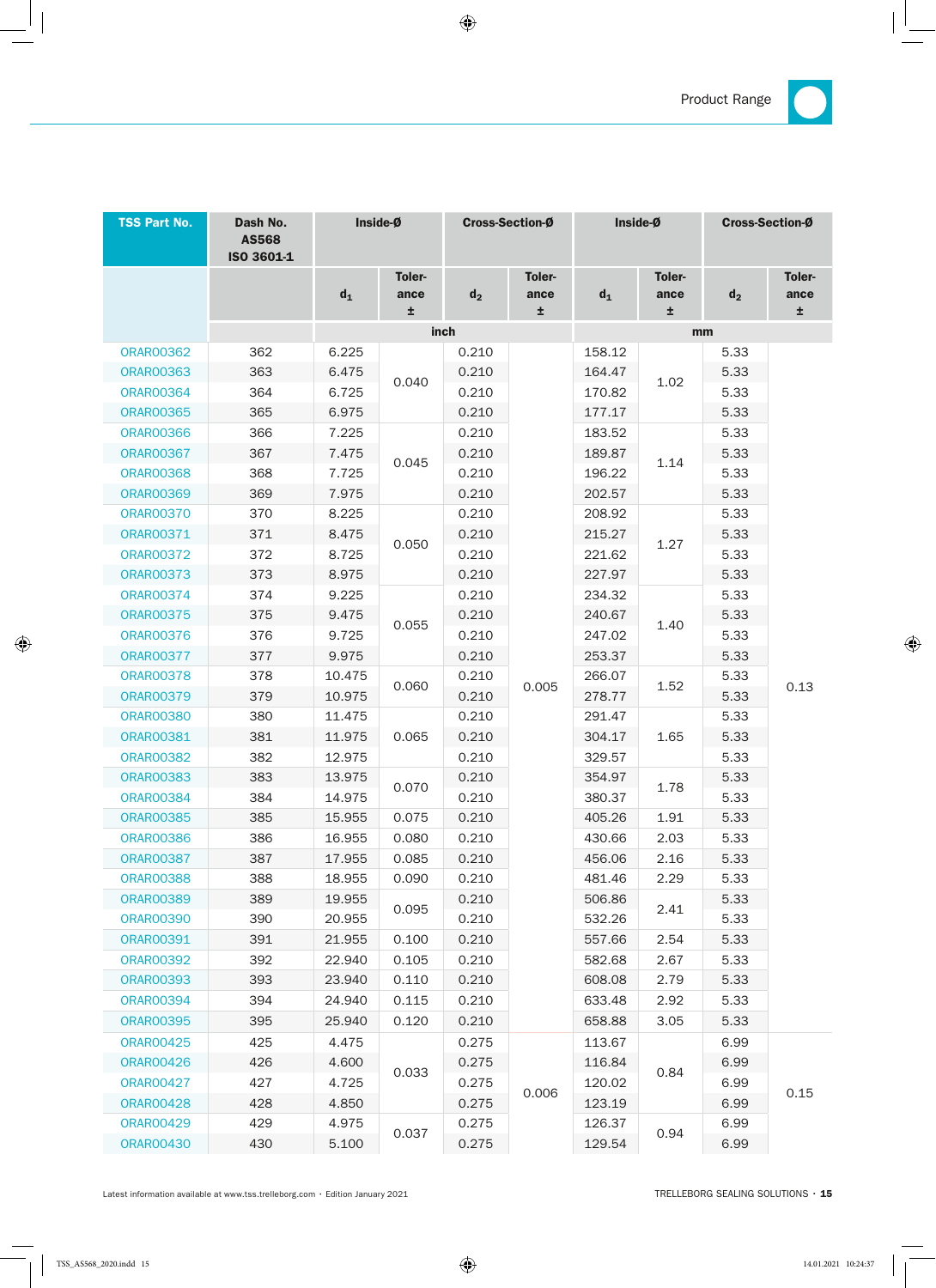| <b>TSS Part No.</b> | Dash No.<br><b>AS568</b><br>ISO 3601-1 | Inside-Ø |                      | Cross-Section-Ø |                             | Inside-Ø         |                            | Cross-Section-Ø |                             |
|---------------------|----------------------------------------|----------|----------------------|-----------------|-----------------------------|------------------|----------------------------|-----------------|-----------------------------|
|                     |                                        | $d_1$    | Toler-<br>ance<br>±. | $d_2$           | <b>Toler-</b><br>ance<br>±. | $d_1$            | <b>Toler-</b><br>ance<br>Ŧ | $d_2$           | <b>Toler-</b><br>ance<br>Ŧ. |
|                     |                                        |          |                      | inch            |                             |                  | mm                         |                 |                             |
| <b>ORAR00431</b>    | 431                                    | 5.225    |                      | 0.275           |                             | 132.72           |                            | 6.99            |                             |
| <b>ORAR00432</b>    | 432                                    | 5.350    |                      | 0.275           |                             | 135.89           |                            | 6.99            |                             |
| <b>ORAR00433</b>    | 433                                    | 5.475    |                      | 0.275           |                             | 139.07           |                            | 6.99            |                             |
| <b>ORAR00434</b>    | 434                                    | 5.600    | 0.037                | 0.275           |                             | 142.24           | 0.94                       | 6.99            |                             |
| <b>ORAR00435</b>    | 435                                    | 5.725    |                      | 0.275           |                             | 145.42           |                            | 6.99            |                             |
| <b>ORAR00436</b>    | 436                                    | 5.850    |                      | 0.275           |                             | 148.59           |                            | 6.99            |                             |
| <b>ORAR00437</b>    | 437                                    | 5.975    |                      | 0.275           |                             | 151.77           |                            | 6.99            |                             |
| <b>ORAR00438</b>    | 438                                    | 6.225    |                      | 0.275           |                             | 158.12           |                            | 6.99            | 0.15                        |
| <b>ORAR00439</b>    | 439                                    | 6.475    | 0.040                | 0.275           |                             | 164.47           |                            | 6.99            |                             |
| <b>ORAR00440</b>    | 440                                    | 6.725    |                      | 0.275           |                             | 170.82           | 1.02                       | 6.99            |                             |
| <b>ORAR00441</b>    | 441                                    | 6.975    |                      | 0.275           |                             | 177.17           |                            | 6.99            |                             |
| <b>ORAR00442</b>    | 442                                    | 7.225    |                      | 0.275           |                             | 183.52           |                            | 6.99            |                             |
| <b>ORAR00443</b>    | 443                                    | 7.475    | 0.045                | 0.275           |                             | 189.87           | 1.14                       | 6.99            |                             |
| <b>ORAR00444</b>    | 444                                    | 7.725    |                      | 0.275           |                             | 196.22           |                            | 6.99            |                             |
| <b>ORAR00445</b>    | 445                                    | 7.975    |                      | 0.275           |                             | 202.57           |                            | 6.99            |                             |
| <b>ORAR00446</b>    | 446                                    | 8.475    | 0.055                | 0.275           |                             | 215.27           |                            | 6.99            |                             |
| <b>ORAR00447</b>    | 447                                    | 8.975    |                      | 0.275           |                             | 227.97           | 1.40                       | 6.99            |                             |
| <b>ORAR00448</b>    | 448                                    | 9.475    |                      | 0.275           |                             | 240.67           |                            | 6.99            |                             |
| <b>ORAR00449</b>    | 449                                    | 9.975    |                      | 0.275           |                             | 253.37           |                            | 6.99            |                             |
| <b>ORAR00450</b>    | 450                                    | 10.475   |                      | 0.275           | 0.006                       | 266.07           | 1.52                       | 6.99            |                             |
| <b>ORAR00451</b>    | 451                                    | 10.975   |                      | 0.275           |                             | 278.77           |                            | 6.99            |                             |
| <b>ORAR00452</b>    | 452                                    | 11.475   | 0.060                | 0.275           |                             | 291.47           |                            | 6.99            |                             |
| <b>ORAR00453</b>    | 453                                    | 11.975   |                      | 0.275           |                             | 304.17           |                            | 6.99            |                             |
| <b>ORAR00454</b>    | 454                                    | 12.475   |                      | 0.275           |                             | 316.87<br>329.57 |                            | 6.99            |                             |
| <b>ORAR00455</b>    | 455                                    | 12.975   |                      | 0.275           |                             |                  |                            | 6.99            |                             |
| <b>ORAR00456</b>    | 456                                    | 13.475   |                      | 0.275           |                             | 342.27           | 1.78<br>1.91               | 6.99            |                             |
| <b>ORAR00457</b>    | 457                                    | 13.975   |                      | 0.275           |                             | 354.97           |                            | 6.99            |                             |
| <b>ORAR00458</b>    | 458                                    | 14.475   | 0.070                | 0.275           |                             | 367.67           |                            | 6.99            |                             |
| <b>ORAR00459</b>    | 459                                    | 14.975   |                      | 0.275           |                             | 380.37           |                            | 6.99            |                             |
| <b>ORAR00460</b>    | 460                                    | 15.475   |                      | 0.275           |                             | 393.07           |                            | 6.99            |                             |
| <b>ORAR00461</b>    | 461                                    | 15.955   | 0.075                | 0.275           |                             | 405.26           |                            | 6.99            |                             |
| <b>ORAR00462</b>    | 462                                    | 16.455   |                      | 0.275           |                             | 417.96           |                            | 6.99            |                             |
| <b>ORAR00463</b>    | 463                                    | 16.955   | 0.080                | 0.275           |                             | 430.66           | 2.03                       | 6.99            |                             |
| <b>ORAR00464</b>    | 464                                    | 17.455   |                      | 0.275           |                             | 443.36           | 2.16                       | 6.99            |                             |
| <b>ORAR00465</b>    | 465                                    | 17.955   | 0.085                | 0.275           |                             | 456.06           |                            | 6.99            |                             |
| <b>ORAR00466</b>    | 466                                    | 18.455   |                      | 0.275           |                             | 468.76           |                            | 6.99            |                             |
| <b>ORAR00467</b>    | 467                                    | 18.955   | 0.090                | 0.275           |                             | 481.46           | 2.29                       | 6.99            |                             |
| <b>ORAR00468</b>    | 468                                    | 19.455   |                      | 0.275           |                             | 494.16           |                            | 6.99            |                             |
| <b>ORAR00469</b>    | 469                                    | 19.955   | 0.095                | 0.275           |                             | 506.86           | 2.41                       | 6.99            |                             |
| <b>ORAR00470</b>    | 470                                    | 20.955   |                      | 0.275           |                             | 532.26           |                            | 6.99            |                             |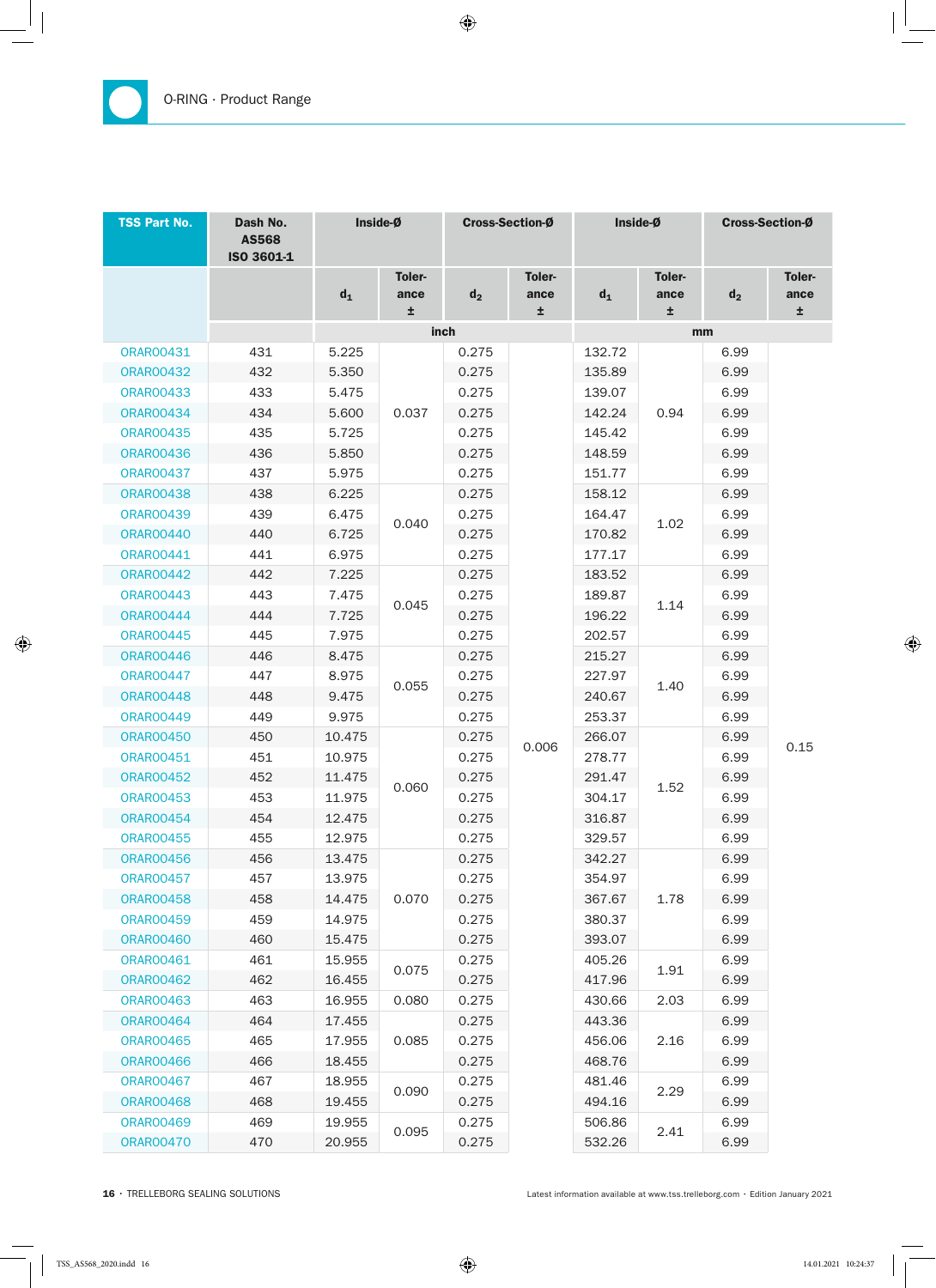| <b>TSS Part No.</b> | Dash No.<br><b>AS568</b><br>ISO 3601-1 | Inside-Ø |                     | <b>Cross-Section-Ø</b> |                     | Inside-Ø |                            | <b>Cross-Section-Ø</b> |                     |  |
|---------------------|----------------------------------------|----------|---------------------|------------------------|---------------------|----------|----------------------------|------------------------|---------------------|--|
|                     |                                        | $d_1$    | Toler-<br>ance<br>± | d <sub>2</sub>         | Toler-<br>ance<br>± | $d_1$    | <b>Toler-</b><br>ance<br>土 | d <sub>2</sub>         | Toler-<br>ance<br>Ŧ |  |
|                     |                                        | inch     |                     |                        |                     | mm       |                            |                        |                     |  |
| <b>ORAR00471</b>    | 471                                    | 21.955   | 0.100               | 0.275                  | 0.006               | 557.66   | 2.54                       | 6.99                   | 0.15                |  |
| <b>ORAR00472</b>    | 472                                    | 22.940   | 0.105               | 0.275                  |                     | 582.68   | 2.67                       | 6.99                   |                     |  |
| <b>ORAR00473</b>    | 473                                    | 23.940   | 0.110               | 0.275                  |                     | 608.08   | 2.79                       | 6.99                   |                     |  |
| <b>ORAR00474</b>    | 474                                    | 24.940   | 0.115               | 0.275                  |                     | 633.48   | 2.92                       | 6.99                   |                     |  |
| <b>ORAR00475</b>    | 475                                    | 25,940   | 0.120               | 0.275                  |                     | 658.88   | 3.05                       | 6.99                   |                     |  |

### O-RInG DIMEnSIOnS FOR STRAIGhT ThREAD TuBE FITTInGS

## Table 4: O-Ring dimensions for straight thread tube fittings in accordance with AS568 with valid tolerances in accordance with AS568 – Inch and Metric

| <b>TSS Part</b><br>No. | <b>Dash</b><br>No.<br><b>AS568</b> | Inside-Ø |                      | <b>Cross-Section-Ø</b> |                      | Inside-Ø |                      | <b>Cross-Section-Ø</b> |                     | <b>Tube size</b>       |
|------------------------|------------------------------------|----------|----------------------|------------------------|----------------------|----------|----------------------|------------------------|---------------------|------------------------|
|                        |                                    | $d_1$    | Toler-<br>ance<br>Ŧ. | d <sub>2</sub>         | Toler-<br>ance<br>±. | $d_1$    | Toler-<br>ance<br>±. | d <sub>2</sub>         | Toler-<br>ance<br>Ŧ | Out-<br>side-Ø<br>(OD) |
|                        |                                    |          |                      | inch                   |                      |          | inch                 |                        |                     |                        |
| <b>ORAR00901</b>       | 901                                | 0.185    |                      | 0.056                  | 0.003                | 4.70     | 0.13                 | 1.42                   | 0.08<br>0.10        | 3/32                   |
| <b>ORAR00902</b>       | 902                                | 0.239    |                      | 0.064                  |                      | 6.07     |                      | 1.63                   |                     | 1/8                    |
| <b>ORAR00903</b>       | 903                                | 0.301    |                      | 0.064                  |                      | 7.65     |                      | 1.63                   |                     | 3/16                   |
| <b>ORAR00904</b>       | 904                                | 0.351    | 0.005                | 0.072                  |                      | 8.92     |                      | 1.83                   |                     | 1/4                    |
| <b>ORAR00905</b>       | 905                                | 0.414    | 0.007                | 0.072                  |                      | 10.52    |                      | 1.83                   |                     | 5/16                   |
| <b>ORAR00906</b>       | 906                                | 0.468    |                      | 0.078                  |                      | 11.89    |                      | 1.98                   |                     | 3/8                    |
| <b>ORAR00907</b>       | 907                                | 0.530    |                      | 0.082                  |                      | 13.46    | 0.18                 | 2.08                   |                     | 7/16                   |
| <b>ORAR00908</b>       | 908                                | 0.644    |                      | 0.087                  |                      | 16.36    | 0.23                 | 2.21                   |                     | 1/2                    |
| <b>ORAR00909</b>       | 909                                | 0.706    | 0.009                | 0.097                  |                      | 17.93    |                      | 2.46                   |                     | 9/16                   |
| <b>ORAR00910</b>       | 910                                | 0.755    |                      | 0.097                  |                      | 19.18    |                      | 2.46                   |                     | 5/8                    |
| <b>ORAR00911</b>       | 911                                | 0.863    |                      | 0.116                  |                      | 21.92    |                      | 2.95                   |                     | 11/16                  |
| <b>ORAR00912</b>       | 912                                | 0.924    |                      | 0.116                  |                      | 23.47    |                      | 2.95                   |                     | 3/4                    |
| <b>ORAR00913</b>       | 913                                | 0.986    |                      | 0.116                  |                      | 25.04    | 0.25                 | 2.95                   |                     | 13/16                  |
| <b>ORAR00914</b>       | 914                                | 1.047    | 0.010                | 0.116                  |                      | 26.59    |                      | 2.95                   |                     | 7/8                    |
| <b>ORAR00916</b>       | 916                                | 1.171    |                      | 0.116                  |                      | 29.74    |                      | 2.95                   |                     | $\mathbf{1}$           |
| <b>ORAR00918</b>       | 918                                | 1.355    | 0.012<br>0.014       | 0.116                  | 0.004                | 34.42    | 0.30                 | 2.95                   |                     | 11/8                   |
| <b>ORAR00920</b>       | 920                                | 1.475    |                      | 0.118                  |                      | 37.47    | 0.36                 | 3.00                   |                     | 11/4                   |
| <b>ORAR00924</b>       | 924                                | 1.720    |                      | 0.118                  |                      | 43.69    |                      | 3.00                   |                     | 11/2                   |
| <b>ORAR00928</b>       | 928                                | 2.090    |                      | 0.118                  |                      | 53.09    |                      | 3.00                   |                     | 13/4                   |
| <b>ORAR00932</b>       | 932                                | 2.337    | 0.018                | 0.118                  |                      | 59.36    | 0.46                 | 3.00                   |                     | $\overline{2}$         |